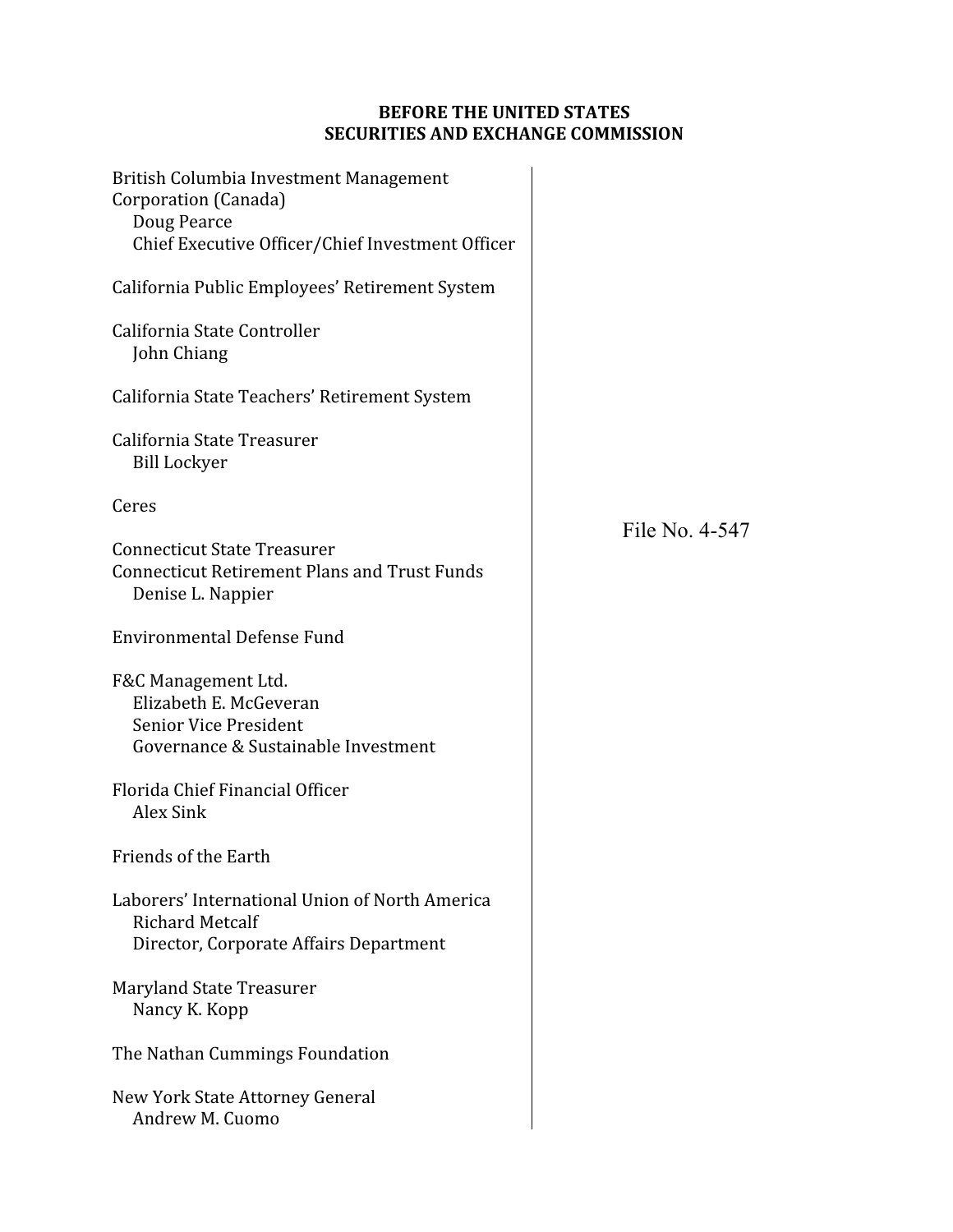New
York
State
Comptroller Thomas
P.
DiNapoli North
Carolina
State
Treasurer Janet
Cowell Oregon
State
Treasurer Ben
Westlund Pax
World
Management
Corporation Julie
Gorte Senior
Vice
President
for
Sustainable
Investing Vermont
State
Treasurer Jeb
Spaulding

#### **SUPPLEMENTAL
PETITION
FOR
INTERPRETIVE
GUIDANCE ON
CLIMATE
RISK
DISCLOSURE**

The longstanding requirement that publicly traded corporations disclose material information to their shareholders is based on the simple proposition that knowledge is power.

Armed
with
accurate
and
reliable
information
about
the
factors
that
affect
a corporation's
value,
investors
have
the
power
to
make
rational
decisions
about
where
to invest
their
money.

This
dynamic
sequence
of
disclosure,
comparison
among
investment options
and
the
decision
whether
to
invest
or
divest
ownership
of
a
corporation
is fundamental
to
efficient
functioning
of
capital
markets.

More than two years ago, a broad coalition of the nation's largest institutional investors,
asset
managers
and
environmental
groups
filed
a
petition
seeking
guidance
from the
SEC
clarifying
corporations'
obligation
to
disclose
material
information
about
the
risks and opportunities they face in association with climate change.<sup>1</sup> Since that time,

<sup>&</sup>lt;sup>1</sup> Request for Interpretive Guidance on Climate Risk Disclosure (Sept. 18, 2007) (File No. 4-547),
submitted
by
the
California
Public
Employees'
Retirement
System;
California
State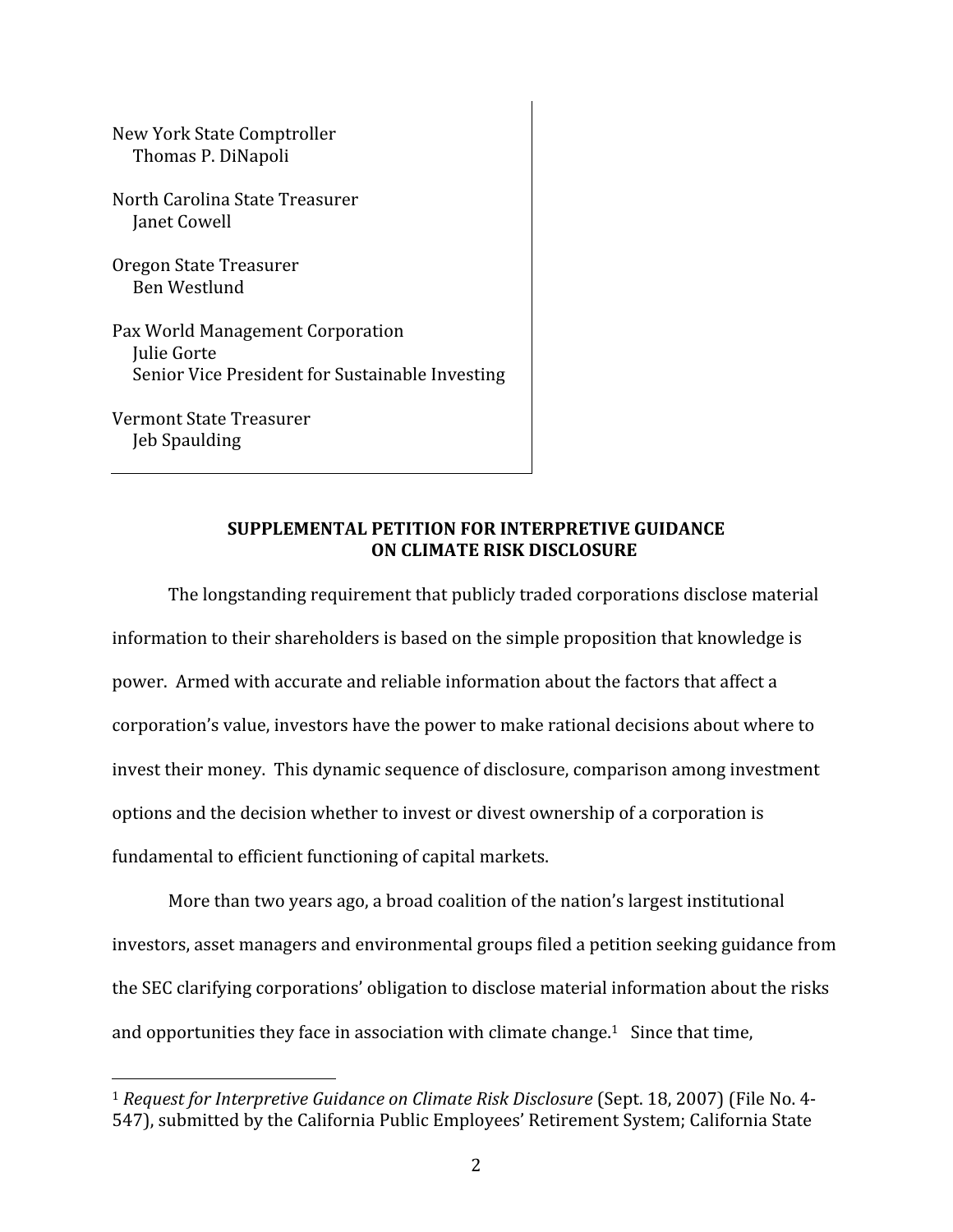knowledge about the pace, scope and effects of climate change has grown dramatically. The
policy
and
economic
response
to
climate
change
has
also
advanced
considerably.

In
a
critical
recent
development,
the
U.S.
Environmental
Protection
Agency
(EPA)
in September issued a final rule requiring large sources of greenhouse gas emissions to report those emissions to EPA each year beginning with 2010 emissions.<sup>2</sup> Data from these reports will provide a basis for companies to assess their exposure to the considerable physical, policy,
and
economic
developments
associated
with
a
changing
climate.

This groundbreaking regulatory development and others set forth in this supplemental petition constitute a "known trend" within themeaning
of
Regulation
S‐K
Item
303,
and
they
trigger the
obligation
for
companies
to
assess
and
disclose
material
emissions
data
and
their analysis
of
climate
risks
and
opportunities.

These
recent
developments
change
the
landscape
of
climate
risk
disclosure,
and make it urgent that the Commission act to assure that emissions data and associated risks, opportunities
and
management
strategies
are
analyzed
by
corporations
and
disclosed
in SEC filings. We submit this supplemental petition to address important new regulatory developments, to summarize some of the most significant developments in climate science

<u> 2002 - Andrea San Andrea San Andrea San Andrea San Andrea San Andrea San Andrea San Andrea San Andrea San An</u>

Controller John Chiang; the California State Teachers' Retirement System; California State Treasurer
Bill
Lockyer;
Ceres;
Environmental
Defense;
F&C
Management;
Florida
Chief Financial Officer Alex Sink: Friends of the Earth: Kentucky State Treasurer Ionathan Miller: Maine
State
Treasurer
David
G.
Lemoine;
Maryland
State
Treasurer
Nancy
K.
Kopp;
The Nathan
Cummings
Foundation;
New
Jersey
State
Investment
Council,
Orin
Kramer,
Chair; New
York
City
Comptroller
William
C.
Thompson,
Jr.;
New
York
State
Attorney
General Andrew
M.
Cuomo;
New
York
State
Comptroller
Thomas
P.
DiNapoli;
North
Carolina
State Treasurer
Richard
Moore;
Oregon
State
Treasurer
Randall
Edwards;
Pax
World Management
Corporation;
Rhode
Island
General
Treasurer
Frank
T.
Caprio,
and
Vermont State Treasurer Jeb Spaulding. Maryland Comptroller Peter Franchot joined the petition shortly
after
it
was
filed.

A
supplement
to
the
petition,
containing
information
on subsequent
developments
in
climate
science,
greenhouse
gas
regulation,
and
climate
risk disclosure
was
filed
on
June
12,
2008.

<sup>2</sup> Environmental Protection Agency, "Mandatory Reporting of Greenhouse Gases," 74 Fed. Reg.
56,260
(October
30,
2009).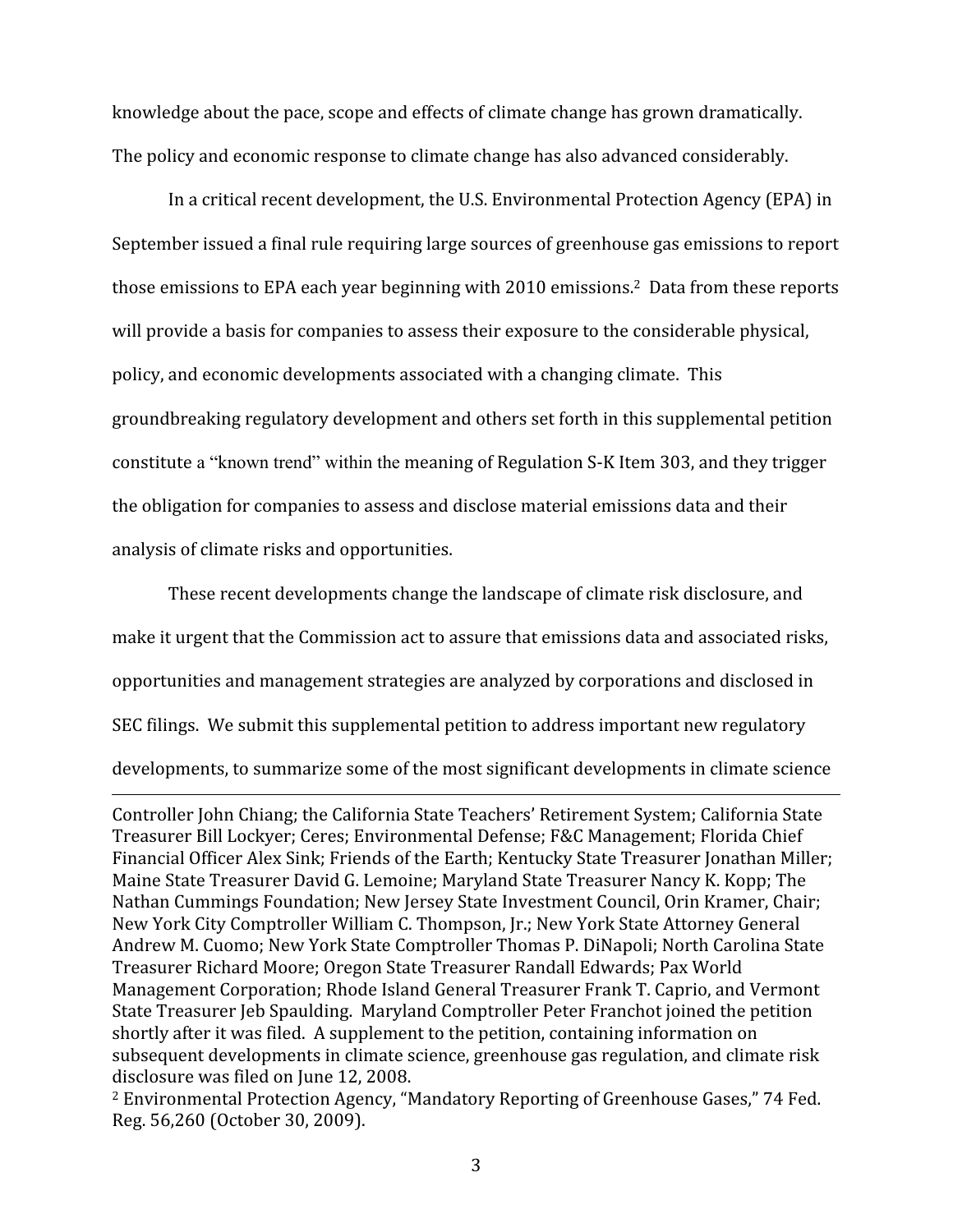that have occurred in the past two years, and to demonstrate both the growing demand for disclosure
and
the
continuing
failure
of
corporations
to
fulfill
their
existing
obligation
to disclose
material
information
about
their
exposure
to
climate
change.

Action on this petition will meet the Commission's current strategic goal of encouraging and promoting informed investment decisionmaking<sup>3</sup> as well as the recently proposed strategic goal of "facilitat [ing] access to information investors need to make informed
investment
decisions,"
and
will
advance
toward
the
proposed
outcome
that "investors have access to high-quality disclosure materials that are useful to investment decisionmaking."4

We
incorporate
into
this
supplemental
petition
the
original
petition
filed on
September
17,
2007,
and
the
supplemental
petition
filed
on
June
12,
2008.

# I. CLIMATE-RELATED RISKS ARE MATERIAL TO INVESTORS' DECISIONS.

## **A. Existing
Commission
Rules
Require
Disclosure
of
Material
Climate-Related
Information
to
Investors.**

The definition of materiality is directly linked to the question of what a reasonable

investor would consider relevant to its investment decisions:

A fact is material if there is a substantial likelihood that the disclosure of the omitted
fact
would
have
been
viewed
by
the
reasonable
investor
as
having significantly altered the 'total mix' of information made available.<sup>5</sup>

We show below that the investors responsible for trillions of dollars of assets have

concluded
that
the
growing
weight
of
scientific,
economic
and
regulatory
evidence
about

the
impact
of
climate
change
on
businesses
is
highly
relevant
to
their
investment
decisions.

As the Division of Corporation Finance noted in its recent Staff Legal Bulletin No. 14E (CF)

4
Securities
and
Exchange
Commission,
Draft
Strategic
Plan
for
Fiscal
Years
2010‐2015, September
2009,
http://www.sec.gov/about/secstratplan1015.pdf

<sup>3</sup>Securities
and
Exchange
Commission,
2004‐2009
Strategic
Plan,
August
2004, http://www.sec.gov/about/secstratplan0409.pdf

<sup>&</sup>lt;sup>5</sup> SEC Staff Accounting Bulletin No. 99, 64 Fed. Reg. 45,150 (August 12, 1999) (quoting TSC *Industries
v.
Northway,
Inc.*,
426
U.S.
438,
449
(1976)).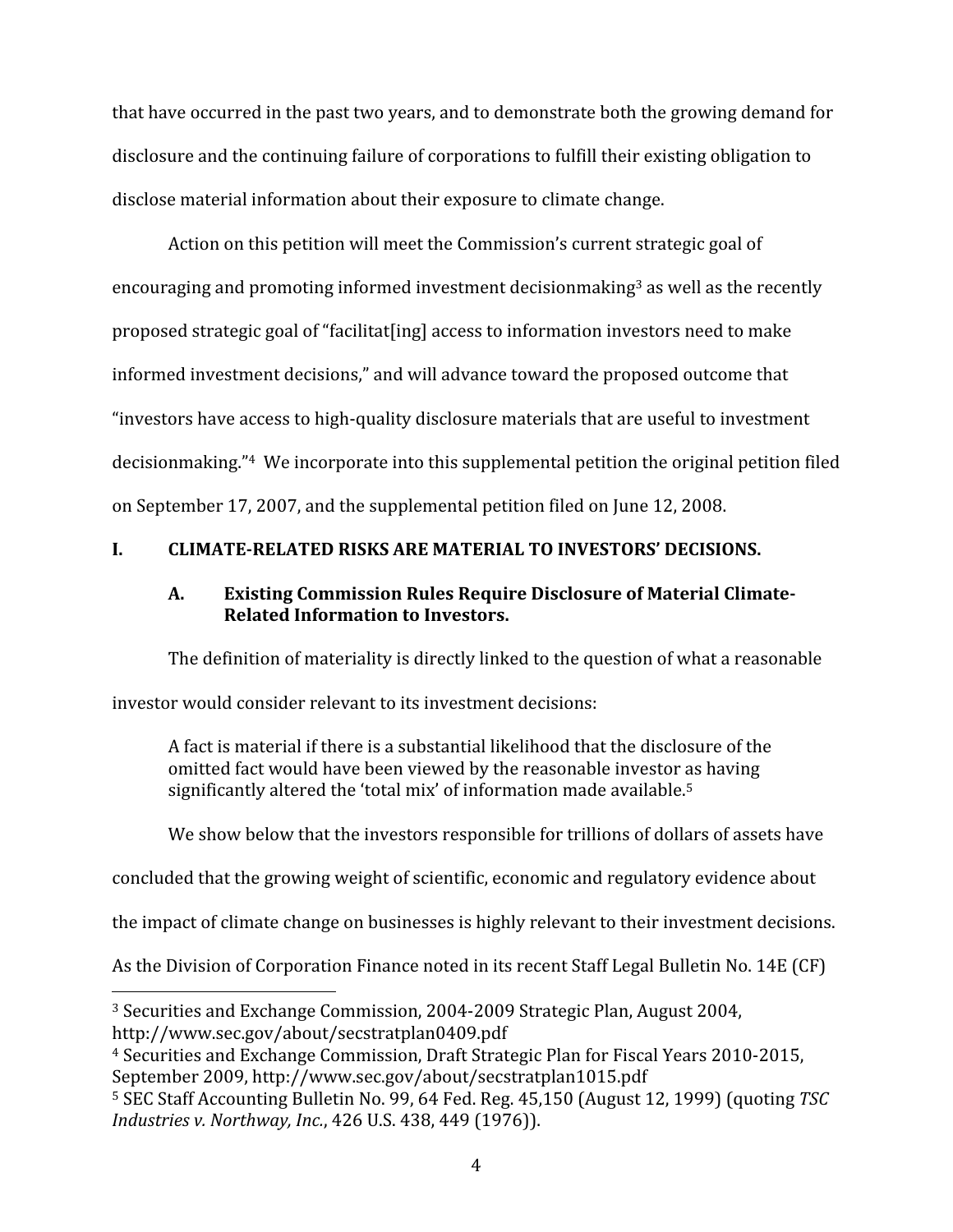(October
27,
2009)
on
shareholder
proposals, "the
adequacy
of
risk
management
and oversight
can
have
major
consequences
for
a
company
and
its
shareholders."

For
many companies
across
all
sectors
of
the
economy,
climate
risks
impacts
are
material
for
the purpose
of
the
Commission's
disclosure
requirements.

As
set
forth
in
greater
detail
in
the
September
2007
petition,
various
aspects
of

climate‐related
information
fall
under
the
following
provisions
of
Regulation
S‐K:

Item
101:
Description
of
Business

Item
103:
Legal
Proceedings

Item 303: Management's Discussion and Analysis of Financial Conditions and Results
of
Operations
(MD&A)

In
particular,
the
recent
scientific,
economic,
regulatory
and
legal
developments

relating to climate change comprise a "known trend" that must be addressed in MD&A.

Item
303
requires
disclosure
of:

[A]ny
such
known
trends
or
uncertainties
that
have
had *or
that
the
registrant*  reasonably expects will have a material favorable or unfavorable impact on net sales or revenues or income from continuing operations. If the registrant knows of events that will cause a material change in the relationship between costs
and
revenues
(such
as
known
future
increases
in
costs
of
labor
or materials or price increases or inventory adjustments), the change in the relationship
shall
be
disclosed.
6

As
the
Commission's
December
2003
Interpretive
Guidance
on
Management's
Discussion

and
Analysis
states,
the
MD&A
should
"provide
insight
into
material
opportunities,

challenges
and
risks,
such
as
those
presented
by
known
trends
and
uncertainties,
on
which

the
company's
executives
are
most
focused
for
both
the
short
and
the
long
term,
as
well
as

 $6$  17 C.F.R. Sec. 229.303(a)(3)(ii).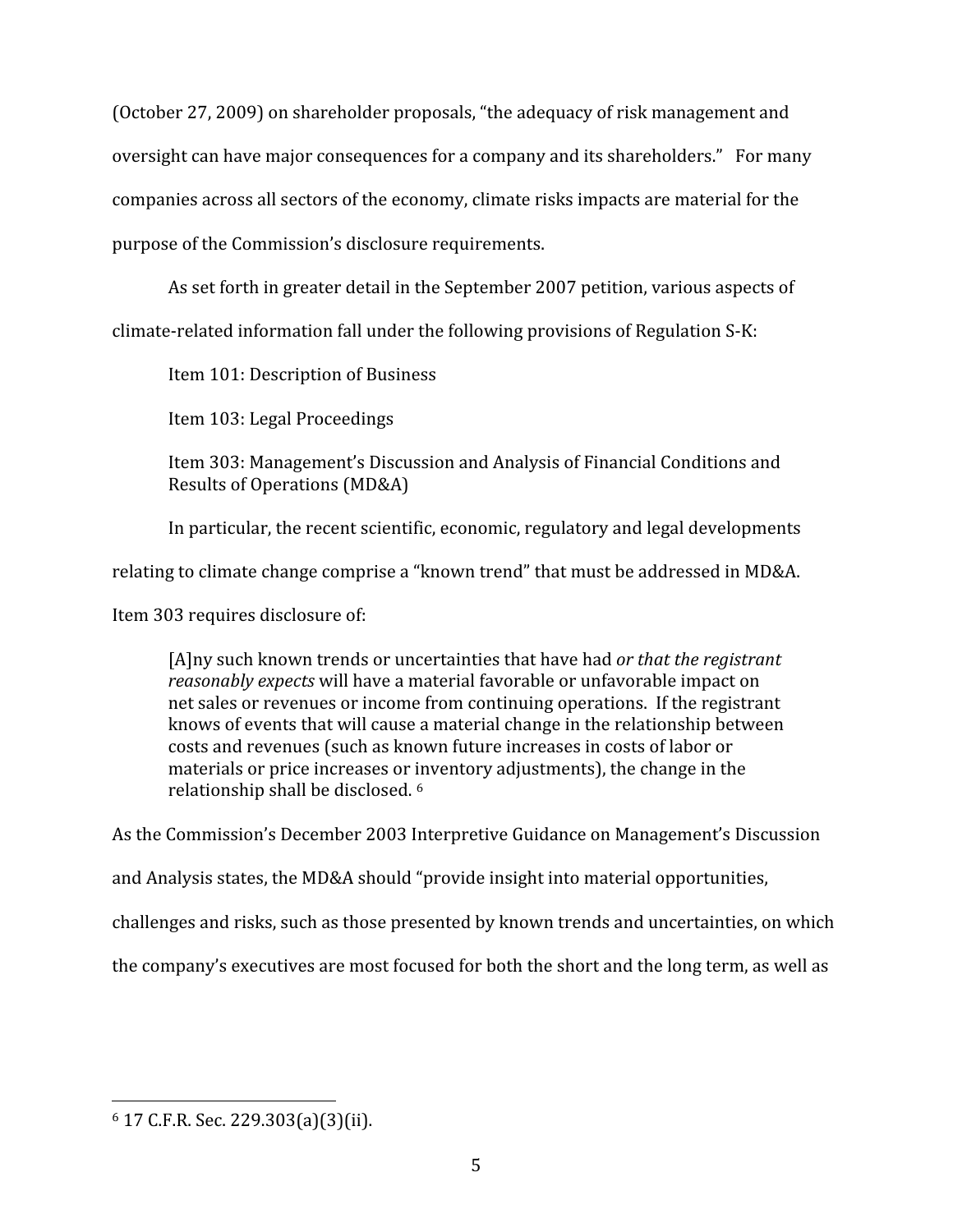the actions they are taking to address these opportunities, risks and challenges."7 Climaterelated
information
falls
squarely
within
this
description,
and
therefore
must
be
disclosed under
existing
Commission
requirements.

### **B. Climate
Change
Will
Have
Profound
Impacts
on
Human
Health,
the Physical
Environment
and
Economies
Around
the
World.**

In the last two years, numerous scientific studies have added further weight to the consensus
that
our
physical
environment
will
undergo
dramatic
changes
in
connection with climate change. Policy-makers and economists have increasingly focused on the impact these changes will have on entire industries and economies. These observed and imminent
impacts
will
have
profound
consequences
for
businesses,
and
investors
need
to know how companies propose to respond to this changing environment.

# **1. Scientific
Studies
Continue
to
Show
Observed
and
Imminent Impacts
to
Our
Physical
Environment
from
Climate
Change.**

The
2007
Petition
presented
the
scientific
consensus
concerning
climate
change
as reported
by
the
Fourth
Assessment
Report
of
the
Intergovernmental
Panel
on
Climate Change
(IPCC).

In
preparation
for
the
upcoming
negotiations
in
Copenhagen
on
an international
climate
change
treaty,
many
of
the
world's
preeminent
climate
scientists gathered
at
Copenhagen
in
March
to
assess
and
report
on
the
progress
of
climate
science
in the
past
two
years.

The
report
of
that
gathering
concluded
that
"[r]ecent
observations show
that
greenhouse
gas
emissions
and
many
aspects
of
the
climate
are
changing
near
the

<sup>7</sup>Interpretation:
Commission
Guidance
Regarding
Management's
Discussion
and
Analysis of
Financial
Condition
and
Results
of
Operations,
Securities
Act
Release
No.
8350,
Exchange Act Release No. 48,960, 68 Fed. Reg. 75,056 (December 29, 2003).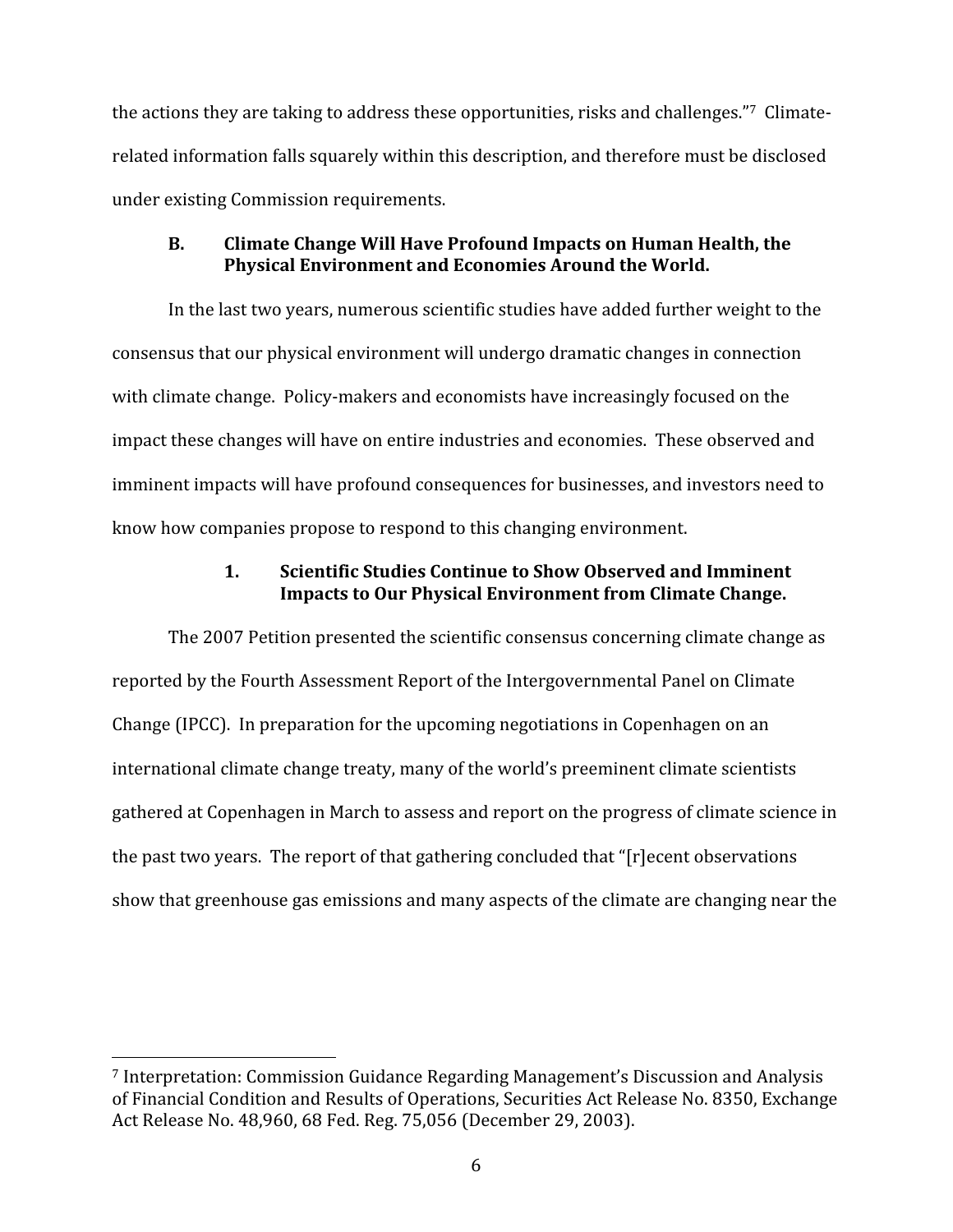upper boundary of the IPCC range of projections." Put simply, "the worst-case IPCC scenario trajectories (or even worse) are being realised."<sup>8</sup>

# **2. The
Impacts
of
Climate
Change
Will
Have
Substantial
Economic Effects
for
Entire
Economies
and
Individual
Companies.**

The
U.S.
Global
Change
Research
Program
coordinates
and
integrates
federal research
on
changes
in
the
global
environment
and
their
implications
for
society.

Its
report published this June, Global Climate Change Impacts in the United States,<sup>9</sup> examined both observed
and
predicted
physical
impacts
of
climate
change
in
the
U.S.
including
increases in
air
and
water
temperature,
reduced
frost
days,
increased
frequency
and
intensity
of heavy downpours, and rising sea levels. Along with these physical impacts, the Global Climate
Change
Impacts
report
identified
substantial
economic
risks
associated
with climate
change,
including
the
following:

- Agriculture: "higher levels of warming often negatively effect growth and yields... pos[ing]
adaptation
challenges
for
crop
and
livestock
production."10
- Coastal infrastructure: Sea level rise and associated storm surge risk threatens "[s] ix of the nation's top 10 freight gateways . . . [s] even of the 10 largest ports . . . [and] the U.S. oil and gas industry."<sup>11</sup> Approximately two-thirds of all U.S. oil imports are transported through this region, and sea-level rise could affect this and other commercial activity "valued in the hundreds of billions of dollars annually through inundation of area roads, railroads, airports, seaports, and pipelines."<sup>12</sup>

<sup>8</sup> Press
Release,
Climate
Change
Congress,
Key
Messages,
Mar.
12,
2009, *available
at* http://climatecongress.ku.dk/newsroom/congress\_key\_messages/; www.climatecongress.ku.dk/pdf/synthesisreport/

<sup>&</sup>lt;sup>9</sup> GLOBAL CLIMATE CHANGE IMPACTS IN THE UNITED STATES, Thomas R. Karl, Jerry M. Melillo, and Thomas
C.
Peterson,
(eds.).
Cambridge
University
Press,
2009
[hereinafter
GLOBAL
CLIMATE CHANGE
IMPACTS].

<sup>10</sup> *Id.*at
72.

<sup>11</sup> *Id*.
at
66.

<sup>12</sup> *Id*.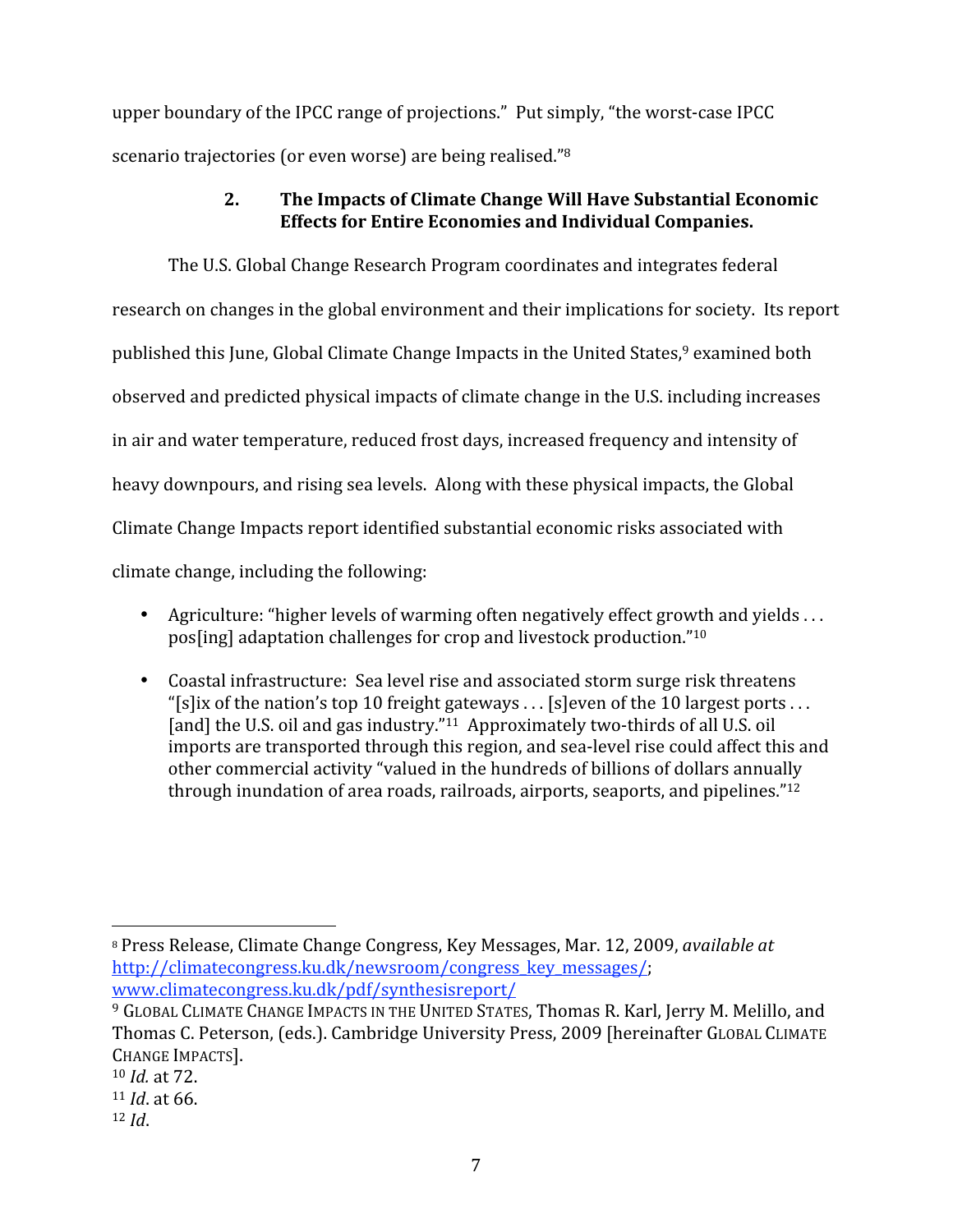- Airline traffic: Increases in heat result in payload restrictions, flight cancellations, service disruptions and economic loss at affected airports.<sup>13</sup>
- Insurance: Insured losses from catastrophes have increased dramatically between 1980 and 2005.<sup>14</sup> and the report projects that climate change-related insurance losses
will
grow
in
the
future.

In *Massachusetts
v.
EPA*,
549
U.S.
497
(2007),
the
Supreme
Court
directed
EPA
to

determine
whether
greenhouse
gas
emissions
threaten
the
public
health
and
welfare

within the meaning of Section 202(a) of the Clean Air Act. Earlier this year, EPA responded

by
issuing
a
proposed
"endangerment
finding"
accompanied
by
an
extensive
Technical

Support Document<sup>15</sup> containing its analysis of the effects of greenhouse gas emissions,

including
substantial
economic
effects
such
as
the
following:

- Crop losses associated with flooding and reduced farmer profits associated with delayed
spring
planting;
- Significant losses of the forest resource base due to warmer temperatures and elevated
insect
activity;
- Property Losses of the \$19 trillion value of all insured residential and commercial property
in
the
U.S.
exposed
to
North
Atlantic
hurricanes,
\$7.2
trillion
(41%)
is located in coastal counties. This economic value includes 79% of the property in Florida, 63% of property in New York, and 61% of the property in Connecticut.
- Significant losses in the energy sector, which heavily relies on water for hydropower and
cooling
capacity;
- Increasing cost associated with water infrastructure including drinking water and wastewater
treatment;

 <sup>13</sup> A recent illustrative analysis projects a 17 percent reduction in freight carrying capacity for a single Boeing 747 at the Denver airport by 2030 and a 9 percent reduction at the Phoenix
airport
due
to
increased
temperature and
water
vapor.

<sup>&</sup>lt;sup>14</sup> In 1980, catastrophe losses were less than 5 billion (in 2005 dollars), while in 2005, catastrophe
losses
were
roughly
80
billion
(in
2005
dollars).

<sup>&</sup>lt;sup>15</sup> ENVIRONMENTAL PROTECTION AGENCY, TECHNICAL SUPPORT DOCUMENT: ENDANGERMENT AND CAUSE OR CONTRIBUTE FINDINGS FOR GREENHOUSE GASES UNDER SECTION 202(a) OF THE CLEAN AIR ACT, April
17,
2009 *available
at* 

http://epa.gov/climatechange/endangerment/downloads/TSD\_Endangerment.pdf;
see also
74
Fed.
Reg.
18,886
(April
24,
2009)

("Proposed
Endangerment
and
Cause
or Contribute
Findings
for
Greenhouse
Gases
Under
Section
202(a)
of
the
Clean
Air
Act.").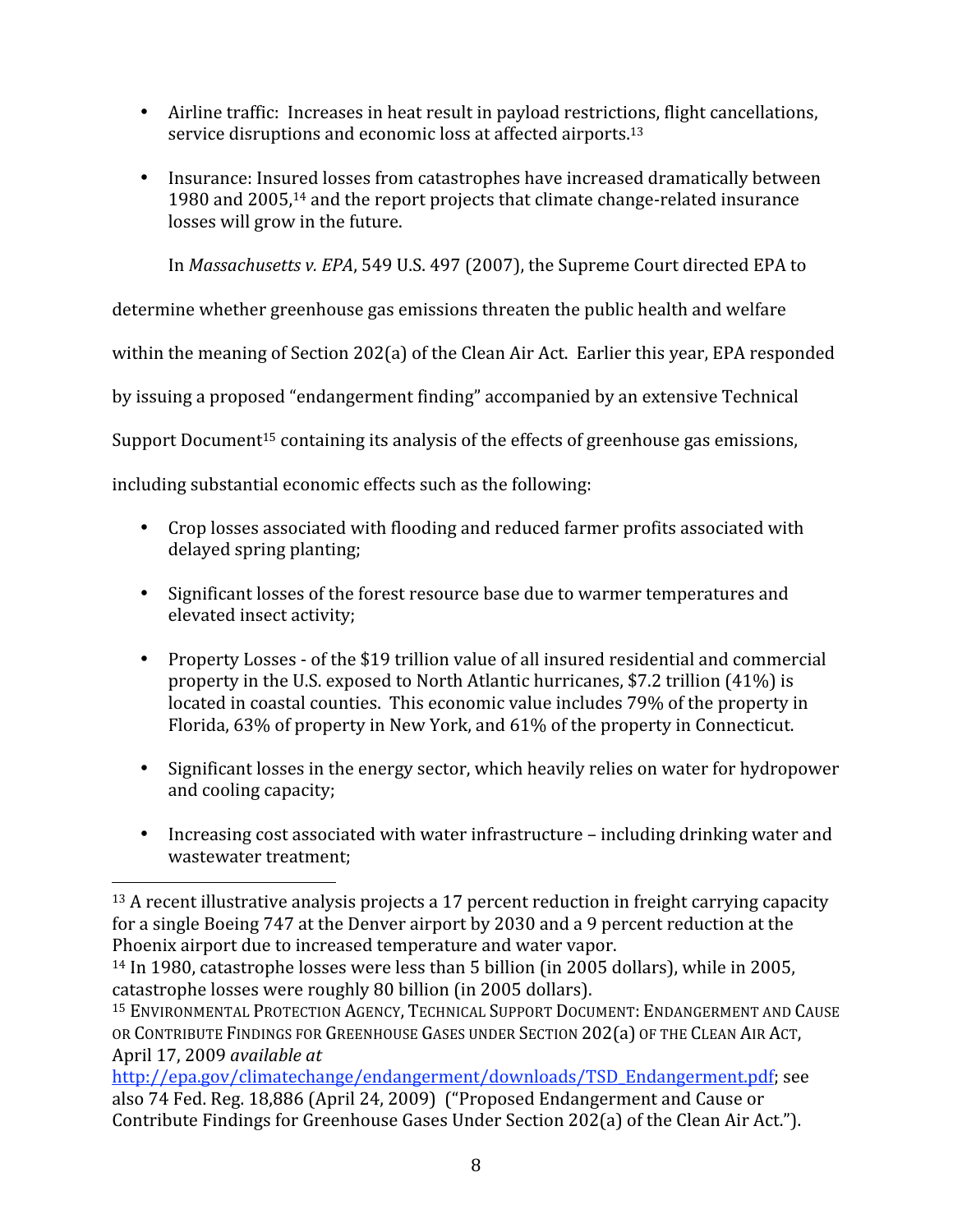- Increased shipping costs associated with "light loading," a practice necessitated by declining
water
levels;
and
- Adverse affects on the tourism industry.

These
macroeconomic
effects
of
a
changing
climate
pose
risks
to
individual companies.

Institutional
investors
have
sent
a
climate
risk
questionnaire
to
500
of
the world's largest corporations for the last seven years. The latest survey responses provide a sample of how individual companies perceive climate risks.<sup>16</sup> PG&E, for instance, has identified a potential physical risk of reduced hydroelectric generation due to reductions in snowpack in the Sierra Nevada.<sup>17</sup> Its CEO has stated that "...PG&E considers climate change to be among the most serious issues ever for our company, our country and the world."<sup>18</sup>

Likewise, Sprint Nextel is attempting to develop portable renewable energy generating
units
to
help
counter
service
interruptions
brought
on
by
climate
change
related drops
in
energy
output.19
Cobham,
a
defense
contractor,
noted
that
"the
physical
risk assessment
of
three
of our
Florida‐based business
units
identified similar
levels
of
risk arising
from
hurricanes and
flooding. As
a result,
flood
defenses have
been
improved and roofing reinforced at these locations."<sup>20</sup> Many respondents across all sectors identified changes
and
developments
in
the
regulation
of
greenhouse
gases
as
a
factor
in
planning
for their
financial
future.

<sup>18</sup> Letter of Peter A. Darbee. Chairman, PG&E Corporation, to Thomas J. Donohue, President and CEO, U.S. Chamber of Commerce, September 18, 2009. http://www.pewclimate.org/docUploads/PGE‐letter‐to‐chamber‐09‐18‐09.pdf 19
2009
GLOBAL
500 REPORT,
supra
note
16,
at
155.

<sup>&</sup>lt;sup>16</sup> CARBON DISCLOSURE PROJECT, 2009 GLOBAL 500 REPORT (2009) *available at* https://www.cdproject.net/CDPResults/CDP%202009%20Global%20500%20with%20In dustry%20Snapshots.pdf
[hereinafter
GLOBAL
500 REPORT]. <sup>17</sup> *Id.* at
168.

<sup>20</sup> *Id.*at
116.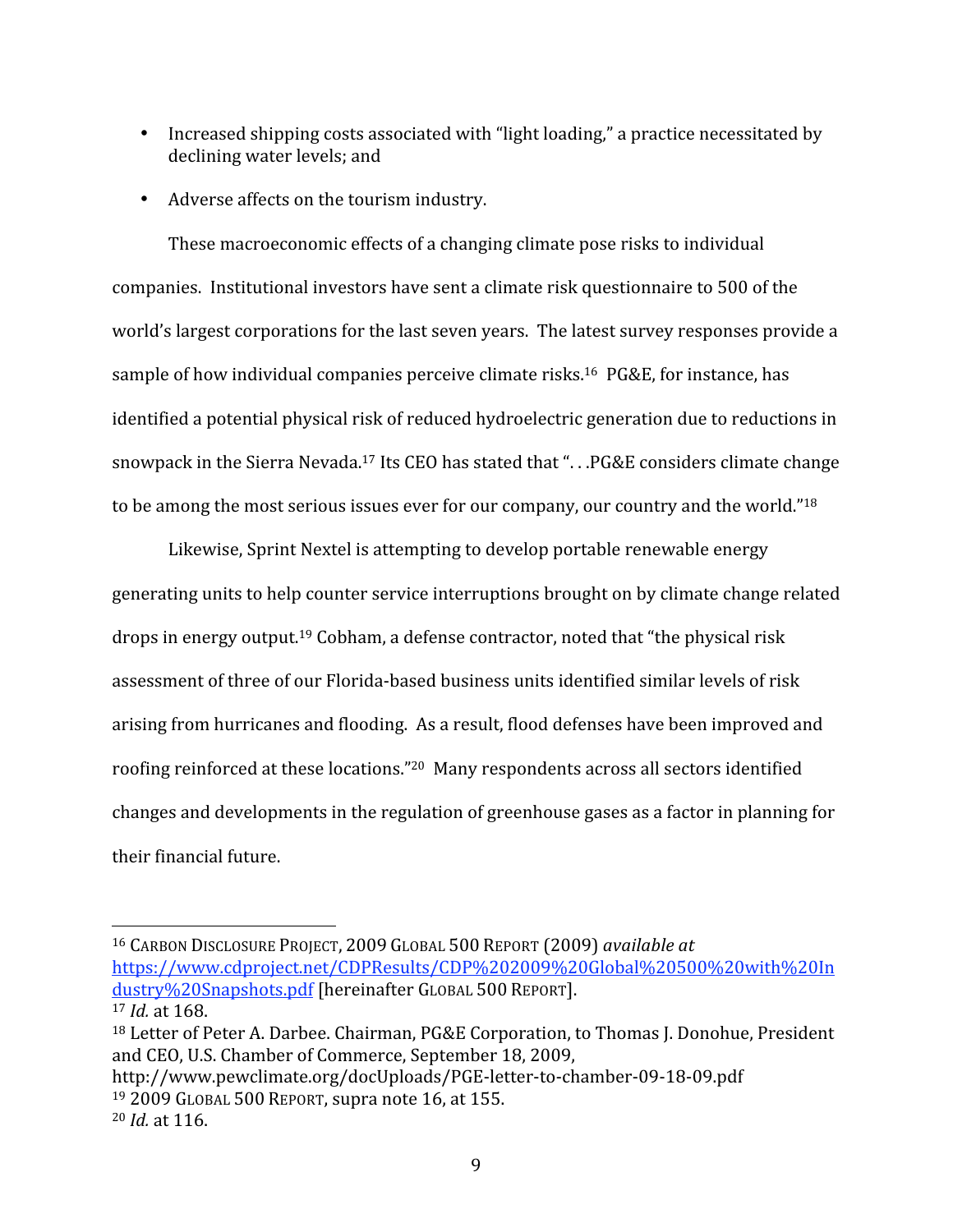These limited voluntary disclosures underscore that climate change is a known trend
that
will
have
significant
impact
on
entire
industries
and
economies
and
also
on individual companies. It is clear from voluntary disclosures such as sustainability reports and
questionnaire
responses
that
companies
have
begun
to
analyze
these
impacts
and found
them
material
in
many
instances.

## **3. Threats
to
Water
Supply
Illustrate
How
Changing
Environmental Conditions
Can
Materially
Affect
Corporate
Performance.**

Water is critical for the economy, and it provides one example of how climate change
poses
material
risks
that
should
be
disclosed
to
investors.

Sectors
from
agriculture to energy rely on an affordable, clean and readily-available fresh water supply.<sup>21</sup> Climate change
is
widely
predicted
to
exacerbate
water
supply
shortages
in
the
U.S.
and
around
the world. Climate change will intensify demand for water as higher temperatures and drought
require
more
irrigation,
and
the
energy
and
industrial
sectors
require
more cooling water.<sup>22</sup> Floods and droughts will result in degraded surface water quality and ground water quantity.<sup>23</sup> Finally, climate change will reduce critical water storage in snowpack
and
cause
water
shortages
in
many
of
the
areas
that
depend
on
snowmelt
for water
supply.24

Companies'
climate
disclosures
reflect
their
awareness
of
water‐related
risks
and opportunities
and
their
potential
impacts
on
companies'
bottom
lines.

For
instance,
clean, affordable
water
is
the
primary
ingredient
in
beverage
companies'
manufacturing
process,

<sup>&</sup>lt;sup>21</sup> CERES & PACIFIC INSTITUTE, WATER SCARCITY & CLIMATE CHANGE: GROWING RISKS FOR BUSINESSES & INVESTORS,
1
(2009) *available
at* http://www.ceres.org/Document.Doc?id=406 [hereinafter
WATER
SCARCITY].

<sup>22</sup> *Id.* at
6.

<sup>23</sup> GLOBAL
CLIMATE
CHANGE
IMPACTS,*supra
note* 9,
at
44.

<sup>24</sup> WATER
SCARCITY,*supra
note* 21,
at
6.

For
instance,
higher
water
temperatures
will
be conducive
to
more
rapid
bacteria
development,
making
water
purification
more
difficult.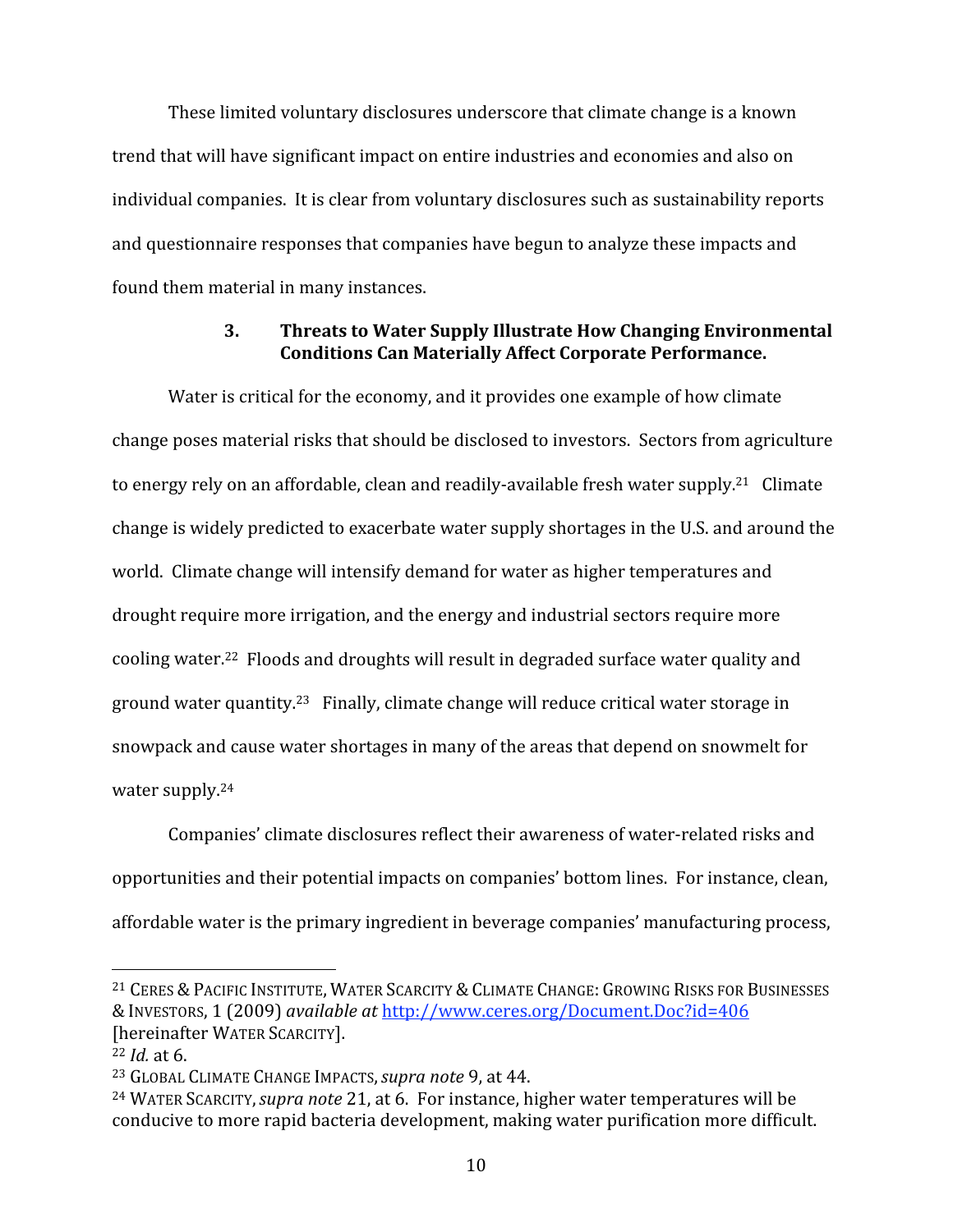and water scarcity poses serious challenges to future beverage production.<sup>25</sup> The Coca-Cola
Company
disclosed this
water‐related
information
in
both
its
sustainability
reports and
in
its
2007
10‐K
filing,
stating
"[a]s
demand
for
water
continues
to
increase
around
the world, and as the quality of available water deteriorates, our system may incur increasing production
costs
or
face
capacity
constraints
which
could
adversely
affect
our
profitability or
net
operating revenues
in
the
long
run."26

Water
scarcity
likewise
affects
the agricultural
sector,
where
Heinz
noted
that
"drought
reduces
the
availability
of
water,
[and] Heinz is at risk despite our focus on sustainable agricultural practices."<sup>27</sup> The mining sector relies on large quantities of water in its operations, which makes it particularly susceptible to climate risk.<sup>28</sup> The mining conglomerate Anglo American stated that "[c]limate
change
has the
potential
to
impact our
assets,
people, and
operations
through the
long‐term
availability of
water
for
operations, energy
security, disruption
to
linear infrastructure,
flooding affecting
mines,
storms affecting
port
availability and
rail
power supply, and
changes
in
life‐of‐mine
projections."29

These
disclosures
properly
identify
company‐specific
risks
associated
with
climate change.

They
show
that
climate
change
impacts
can
have
direct
consequences
for
the
core of
a
company's
operations.

Investors
are
entitled
to
know
about
these
material
risks,
and how the company intends to adjust its operations in response.

<sup>25</sup> *Id.* at
23.

<sup>26</sup> *Id.* at
33.

<sup>27</sup> GLOBAL
500 REPORT,*supra
note*16,
at
34.

<sup>28</sup> WATER
SCARCITY,*supra
note*21,
at
25.

<sup>29</sup> GLOBAL
500 REPORT,*supra
note* 16,
at
145.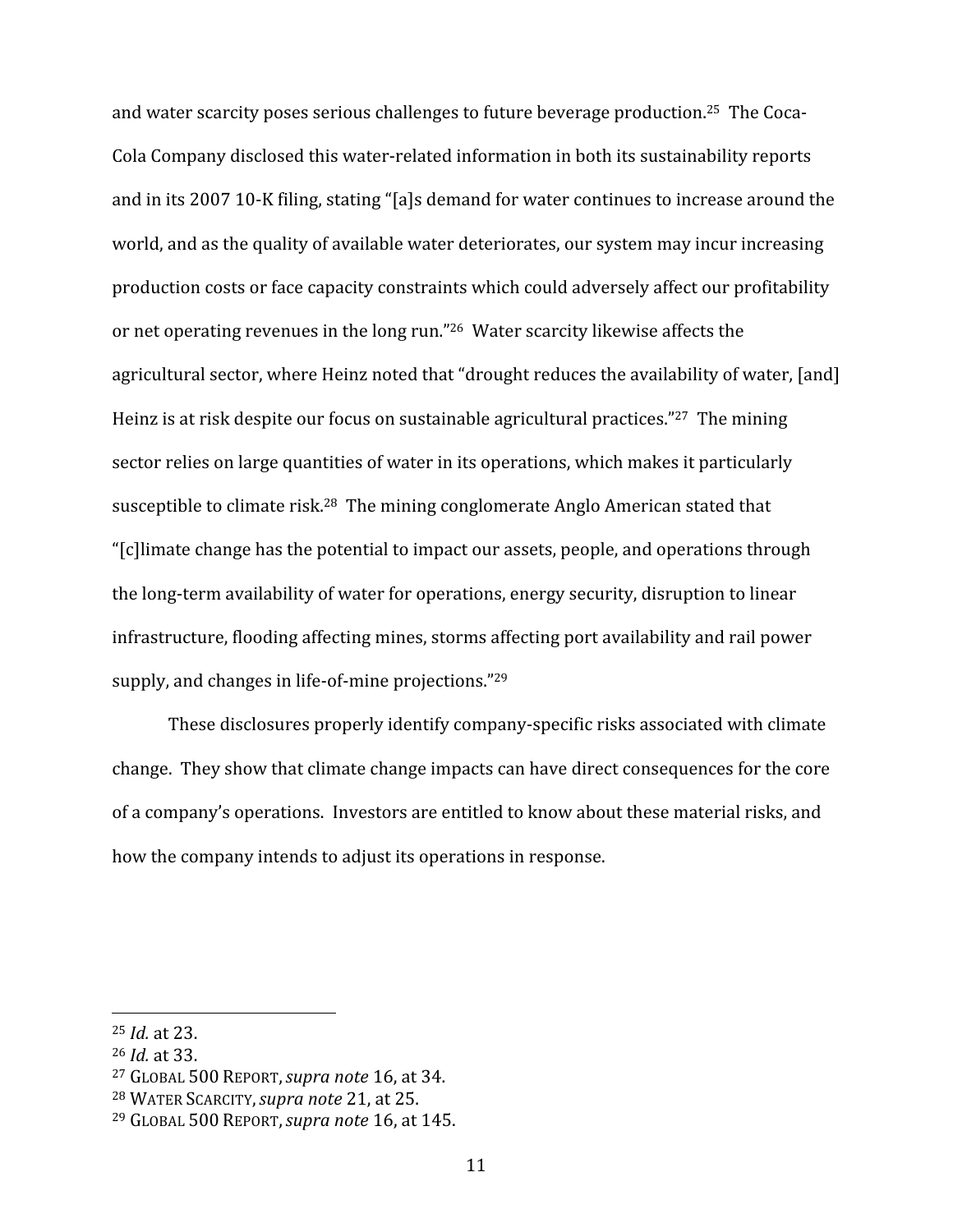## **C. Regulatory
Limits
on
Global
Warming
Pollution
are
a
Known
Trend
that is
Gaining
Momentum.**

Since
the
investor
climate
risk
petition
was
filed
in
2007,
efforts
to
regulate greenhouse
gas
emissions
and
ameliorate
the
harmful
effects
of
a
changing
climate
have proceeded
at
every
level
of
government.

Regulation
of
greenhouse
gases
is
a
known
trend that
is
gaining
momentum.

Investors
need
to
know
how
companies
are
affected
by
these regulatory
changes,
how
they
intend
to
deal
with
them,
and
what
opportunities
these changes
create
for
companies.

# **1. EPA's
Greenhouse
Gas
Reporting
Rule
Now
Requires**  Corporations to Collect Data About Their Greenhouse Gas **Emissions.**

For
a
company
that
directly
emits
greenhouse
gases,
accurate,
reliable
and comparable
emissions
data
is
the
cornerstone
of
meaningful
assessment
of
its
exposure
to the
many
physical,
regulatory
and
economic
developments
that
are
associated
with
climate change
and
our
collective
efforts
to
slow,
stop
and
reverse
it.

Assessment
and
disclosure
of emissions is the first of four elements of disclosure called for in the Global Framework for Climate Risk Disclosure that was proposed by leading institutional investors in 2006 as a model for corporate reporting on climate risk.<sup>30</sup> The four elements of Global Framework reporting
are:

- Total
historical,
current,
and
projected
greenhouse
gas
emissions
- Strategic
analysis
of
climate
risk
and
emissions
management
- Assessment of physical risks of climate change

• Analysis of risk related to the regulation of greenhouse gas emissions

The
first
step
of
evaluating
a
company's
own
emissions
enables
it
then
to
move
forward
to consider
the
additional
elements
–
strategic
analysis
of
climate
risk
and
emissions

<sup>30</sup>Investor
Network
on
Climate
Risk,
Global
Framework
for
Climate
Risk
Disclosure, http://www.incr.com//Document.Doc?id=167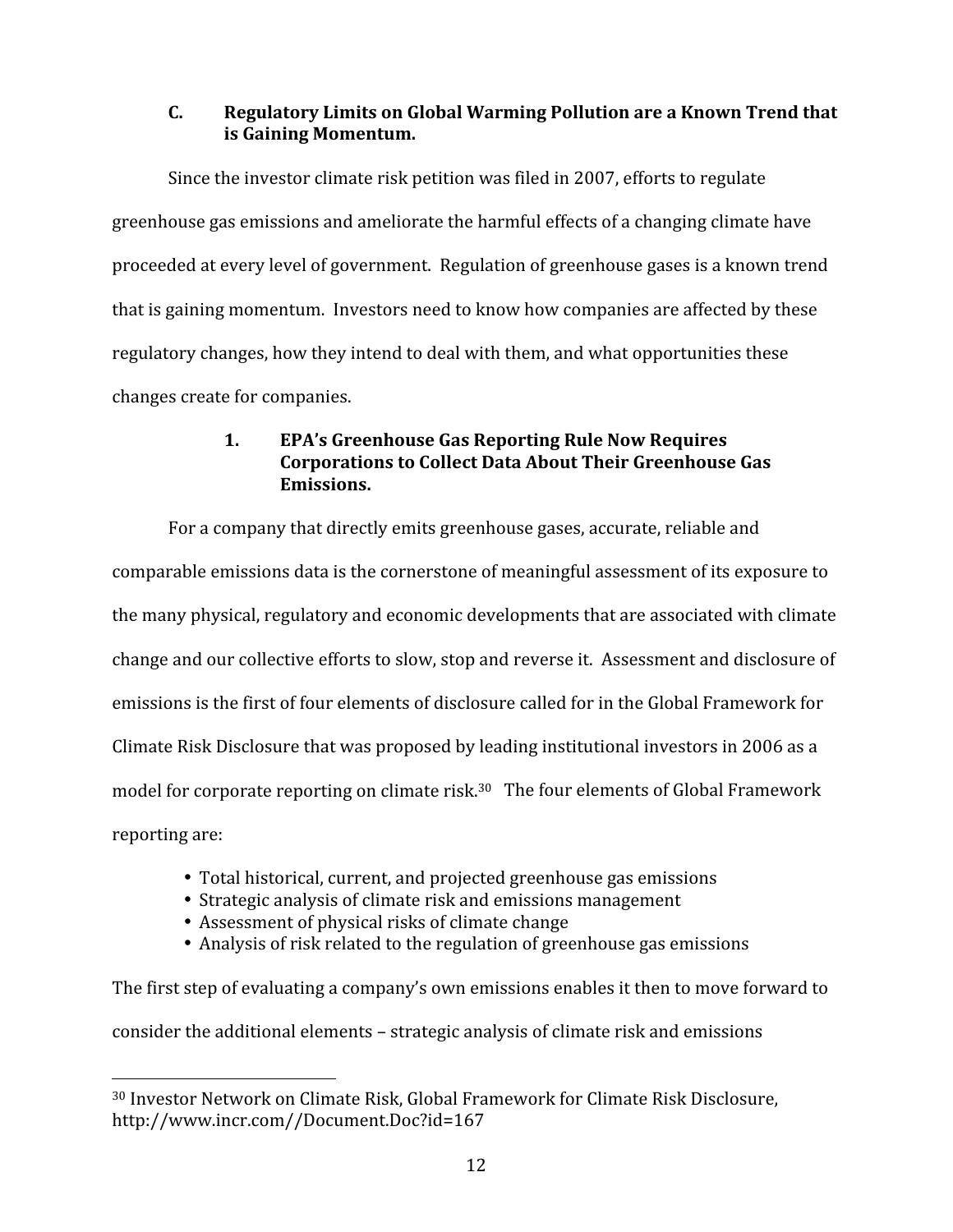management, assessment of physical risks, and the effect of regulations – that taken together
yield
the
critical
information
investors
need
to
assess
investment
choices.

In its Consolidated Appropriations Act of 2008 and Omnibus Appropriations Act of 2009,
Congress
directed
EPA
to
publish
a
final
rule
"to
require
mandatory
reporting
of greenhouse gas emissions above appropriate thresholds in all sectors of the economy ...." EPA
has
now
finalized
a
mandatory
greenhouse
gas
reporting
rule
that
will
require
large stationary
sources
of
greenhouse
gases
to
report
to
EPA
annually
the
amount
of
their emissions.<sup>31</sup> Beginning with emissions during calendar year 2010, this rule will for the first time
provide
comprehensive,
verified,
cross‐comparable
data
on
greenhouse
gas
emissions across
the
U.S.
economy.

EPA's
new
mandatory
greenhouse
gas
reporting
rule
dramatically
changes
the landscape of corporate climate change risk disclosure. While some corporations already collect
this
information,
many
more
do
not,
and
the
different
methodologies
and
formats
in which emissions data are collected can make comparisons among different sources challenging.

When
EPA's
reporting
rule
takes
effect,
no
corporation
that
emits
substantial amounts
of
greenhouse
gases
can
say
that
it
does
not
have
the
data
to
undertake
the analysis
that
investors
have
increasingly
sought.

This data will also shine a light on climate-related risks and opportunities of other companies
that
do
business
with
the
large
emitters,
such
as
financial
and
insurance

<sup>31</sup>The
rule
requires
"suppliers
of
fossil
fuels
or
industrial
greenhouse
gases,
manufacturers of
vehicles
and
engines,
and
facilities
that
emit
25,000
metric
tons
or
more
per
year
of
GHG emissions
submit
annual
reports
to
EPA. The
gases
covered
by
the
proposed
rule
are carbon dioxide  $(CO_2)$ , methane  $(CH_4)$ , nitrous oxide  $(N_2O)$ , hydrofluorocarbons (HFC), perfluorocarbons (PFC), sulfur hexafluoride ( $SF<sub>6</sub>$ ), and other fluorinated gases including nitrogen
trifluoride
(NF3)
and
hydrofluorinated
ethers
(HFE)." http://www.epa.gov/climatechange/emissions/ghgrulemaking.html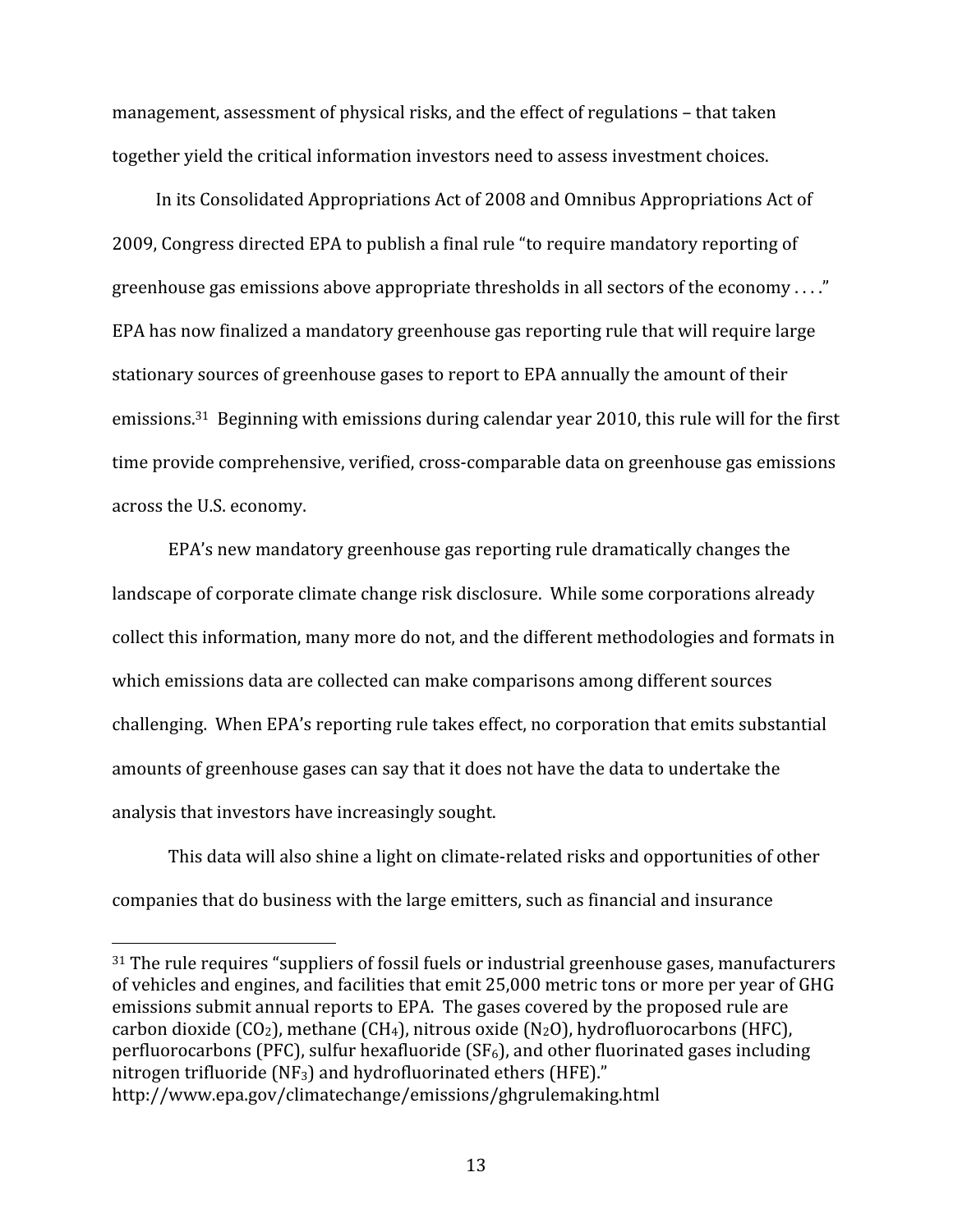companies,
as
well
as
other
companies
that
buy
from
and
sell
to
the
large
emitters.

Prompt SEC action to clarify corporations' responsibility to assess the materiality of greenhouse gas
emissions
data
will
speed
the
process
of
getting
this
critical
information
before investors.

### **2. Proposed
Cap
and
Trade
Legislation
Is
Progressing
through Congress.**

Congress is actively working on bills to limit greenhouse gas emissions. While the precise
provisions
are
subject
to
negotiation
and
vote,
there
is
strong
momentum
toward
a national
cap
and
trade
program
that
will
achieve
science‐based
reductions
in
greenhouse gas
emissions.

The
House
of
Representatives
approved
the
American
Clean
Energy
and Security Act, H.R. 2454, on June 26, 2009. The bill establishes an enforceable declining cap on
greenhouse
gas
emissions
at
17
percent
below
2005
levels
by
2020
and
83
percent below
2005
levels
by
2050.

The
program
would
reward
clean
energy
innovation,
spur investment in clean energy technologies, and create new jobs manufacturing clean energy solutions
for
the
nation
and
the
global
marketplace.

On
November
5,
2009,
the
U.S.
Senate
Committee
on
Environment
and
Public
Works approved
the
Clean
Energy
Jobs
and
American
Power
Act
(S.
1733) that
would
similarly establish a mandatory cap on U.S. global warming pollution and give the private sector the flexibility to pursue the most affordable emissions reduction opportunities through the trading
of
emissions
allowances. The
legislation
calls
for
reducing
U.S.
emissions
by
20 percent
from
1990
levels
in
2020,
and
83
percent
by
2050.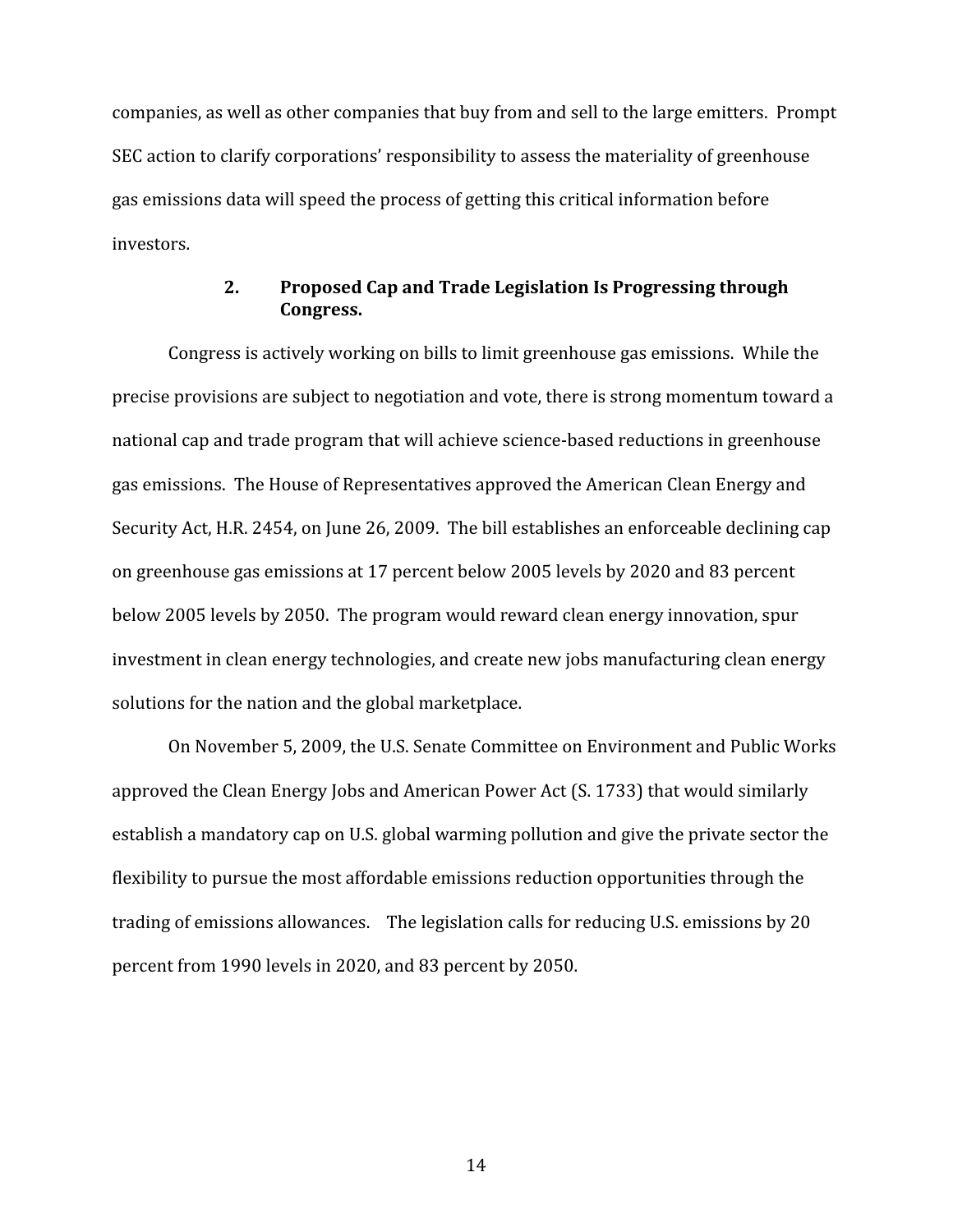## **3. EPA's
Proposed
Endangerment
Determination
Under
the
Clean Air
Act**.

On
April
17,
2009,
EPA
Administrator
Lisa
Jackson
proposed
to
find
that
the following
six
greenhouse
gases
endanger
the
human
health
and
welfare
of
current
and future generations: carbon dioxide, methane, nitrous oxide, hydrofluorocarbons, perfluorocarbons, and sulfur hexafluoride.<sup>32</sup> After an exhaustive review of the existing science,
the
EPA
determination
documented
abrupt
climate
change
impacts
as
well
as climate‐related
human
health
perils.

The
Administrator
also
proposed
to
find
that
"the combined
emissions
of
carbon
dioxide,
methane,
nitrous
oxide,
and
hydrofluorocarbons from
new
motor
vehicles
and
new
motor
vehicle
engines
are
contributing
to
this
mix
of greenhouse
gases
in
the
atmosphere."

Id.

The
proposed
EPA
determination,
when finalized,
establishes
the
predicate
for
completing
national
greenhouse
gas
emission standards for new motor vehicles and new motor vehicle engines.

### **4. EPA's
Proposed
Rules Triggering
Greenhouse
Gas
Permitting Programs
for
Large
Stationary
Sources.**

On
September
30,
2009,
EPA
announced
two
inter‐related
proposals
to
address greenhouse
gas
emissions
from
new
and
modified
large
stationary
sources.

In
the
first action,
the
Agency
announced
its
reconsideration
of
an
Interpretive
Memorandum addressing
the
applicability
of
the
Clean
Air
Act's
pre‐construction
review
and
operating permit programs for greenhouse gases.<sup>33</sup> EPA proposed to find that completion of the national
greenhouse
gas
emission
standards
for
passenger
vehicles
in
March
2010, discussed
below,
would
trigger
the
obligations
for
new
and
modified
stationary
sources
to

<sup>32</sup> See 74 Fed. Reg. 18,886 (April 24, 2009) ("Proposed Endangerment and Cause or Contribute Findings for Greenhouse Gases Under Section 202(a) of the Clean Air Act"). <sup>33</sup> Prevention of Significant Deterioration (PSD): Reconsideration of Interpretation of Regulations
That Determine
Pollutants
Covered
by
the Federal
PSD
Permit Program,
74 Fed. Reg. 51,535 (Oct. 7, 2009) (to be codified at 40 C.F.R. pt. 52).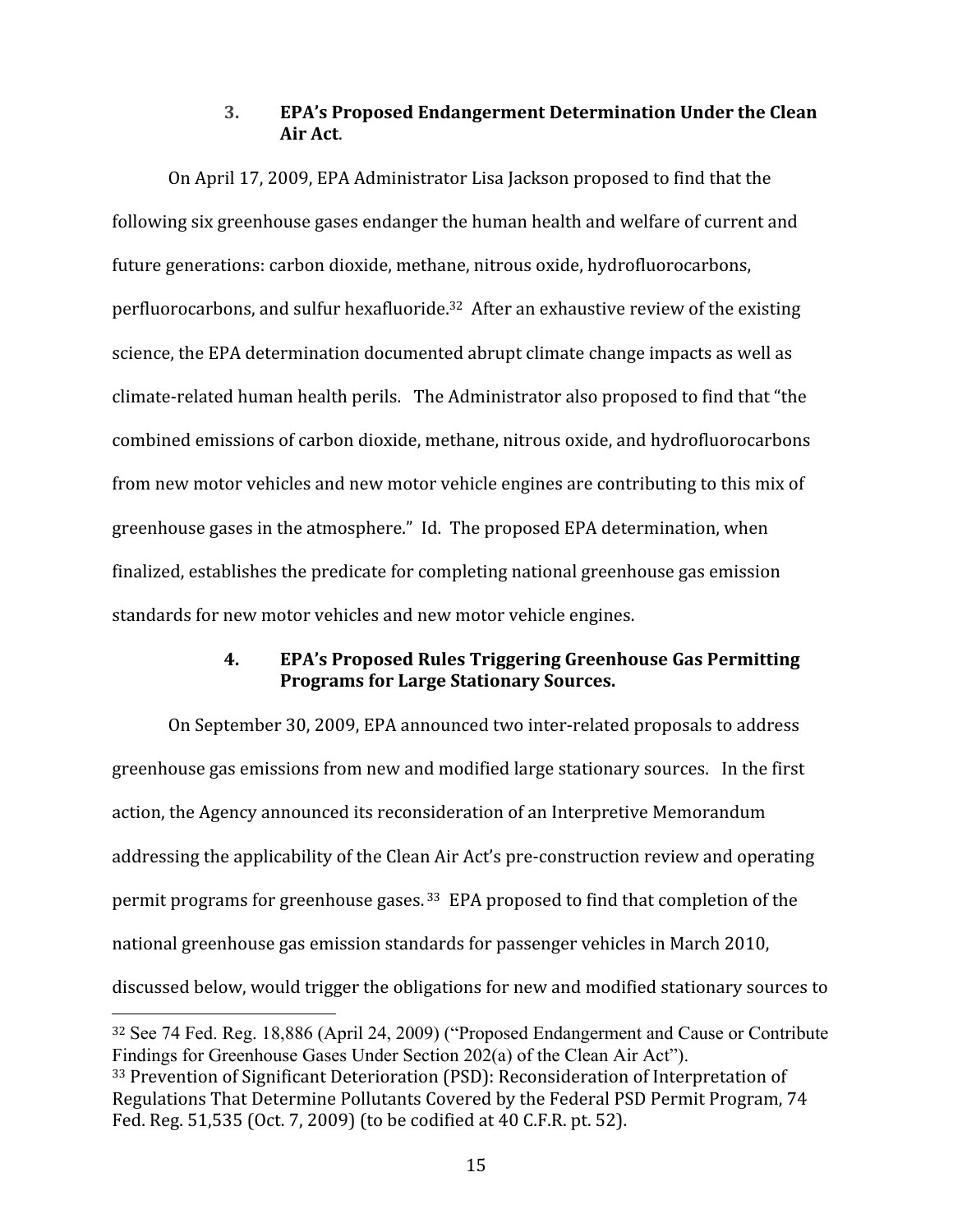address greenhouse gases under these permit programs. In the second action, EPA proposed
to
"tailor"
the
applicability
of
the
Clean
Air
Act's
pre‐construction
review permit program
to
a
specified
category
of
large
sources,
including
proposing
a
25,000
ton
per
year carbon
dioxide
equivalent
(CO2e)
applicability
threshold
for
new
sources.34

The
agency's final
action
on
these
dual
proposals
would
trigger
permitting
obligations
including
the application
of
best
available
control
technology
to
address
greenhouse
gases
from
new
and modified
stationary
sources
of
greenhouse
gas
emissions
while
pointedly
limiting
the obligations
to
large
emitting
facilities.

### **5. Department
of
Transportation
and
EPA
Proposed
Fuel
Economy and
Greenhouse
Gas
Regulation.**

The
EPA
and
the
Department
of
Transportation
have
proposed
greenhouse
gas emissions standards applicable to cars and light trucks.<sup>35</sup> The September 28, 2009 proposal
requires
vehicles
to
meet
an
estimated
combined
average
emissions
level
of
250 grams
of
carbon
dioxide
per
mile
in
model
year
2016,
comparable
to
fuel
economy
of
35.5 miles per gallon. The proposed standards would apply to model year 2012 to 2016 vehicles,
and
the
EPA
estimates
that
the
proposal
will
reduce
U.S
carbon
dioxide
emissions by 950 million metric tons and save 1.8 billion barrels of oil over the life of the vehicles. The national proposal responds to the 2007 U.S. Supreme Court mandate, supra at part I.B.2,
and
will
carry
out
President
Obama's
landmark
May
19 accord
with
major automakers,
the
Governor
of
California,
the
United
Auto
Workers
Union,
and environmentalists. Passenger cars and light-trucks emit nearly 20 percent of the nation's

<sup>&</sup>lt;sup>34</sup> See Prevention of Significant Deterioration and Title V Greenhouse Gas Tailoring 74 Fed. Reg.
55,292
(Oct.
27,
2009).

<sup>35</sup> See
"Proposed
Rulemaking
To
Establish
Light‐Duty
Vehicle
Greenhouse
Gas
Emission Standards
and
Corporate
Average
Fuel
Economy
Standards,"
74
Fed.
Reg.
49,454
(Sept.
28, 2009).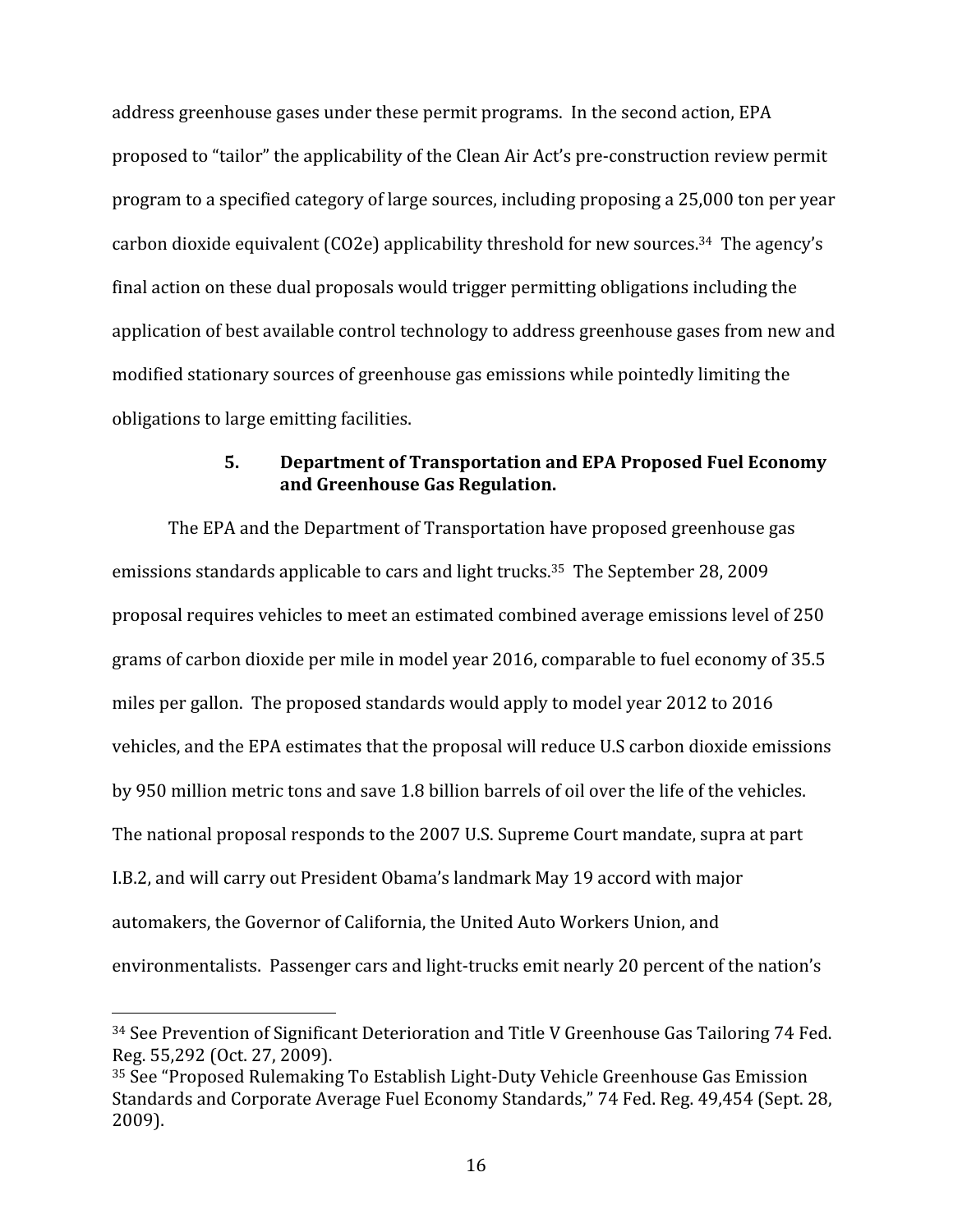greenhouse
gases
in
the
form
of
carbon
dioxide,
methane,
nitrous
oxide,
and hydrofluorocarbons. As noted above, in April, EPA provisionally found that these four contaminants
and
two
other
greenhouse
gases
endanger
human
health
and
welfare.

# **6. The
Clean
Air
Act
Section
209(b)
Waiver
and
the
Implementation of
California's
Comprehensive
Programs
to
Limit
Greenhouse
Gas Emissions.**

In
2004,
the
California
Air
Resources
Board
(CARB),
implementing
Assembly
Bill 1493,
adopted
landmark
regulations
to
control
emissions
of
greenhouse
gases
from
motor vehicles. Implementation of those regulations was long delayed, however, because of the U.S.
Environmental
Protection
Agency's
failure
to
grant
the
necessary
"waiver
of preemption"
pursuant
to
Section
209(b)
of
the
Clean
Air
Act.

In
a
major
development,
on
June
30,
2009,
EPA
Administrator
Lisa
Jackson
granted California the authority under Section 209(b) to implement its regulations, which apply to new passenger cars, pickup trucks and sport utility vehicles.<sup>36</sup> CARB projects that the California regulations will significantly reduce GHG emissions from California passenger vehicles. 37

The effects of EPA's decision stretch well beyond California. Section 177 of the Clean
Air
Act
allows
other
states
to
adopt
and
enforce
regulations
identical
to
California regulations
for
which
EPA
has
granted
a
Section
209(b)
waiver.

Thirteen
states
– Arizona, Connecticut, Maine, Maryland, Massachusetts, New Jersey, New Mexico, New York, Oregon, Pennsylvania, Rhode Island, Vermont, Washington - and the District of Columbia have

<sup>&</sup>lt;sup>36</sup> See Notice of Decision Granting Waiver of Clean Air Act Preemption for California's 2009 *and
Subsequent
Model
Year
Greenhouse
Gas
Emission
Standards
for
New
Motor
Vehicles*,
74 Fed.
Reg.
32,744
(July
8,
2009).

<sup>37</sup> See
CARB,
Clean
Car
Standards
‐
Pavley,
Assembly
Bill
1493, http://www.arb.ca.gov/cc/ccms/ccms.htm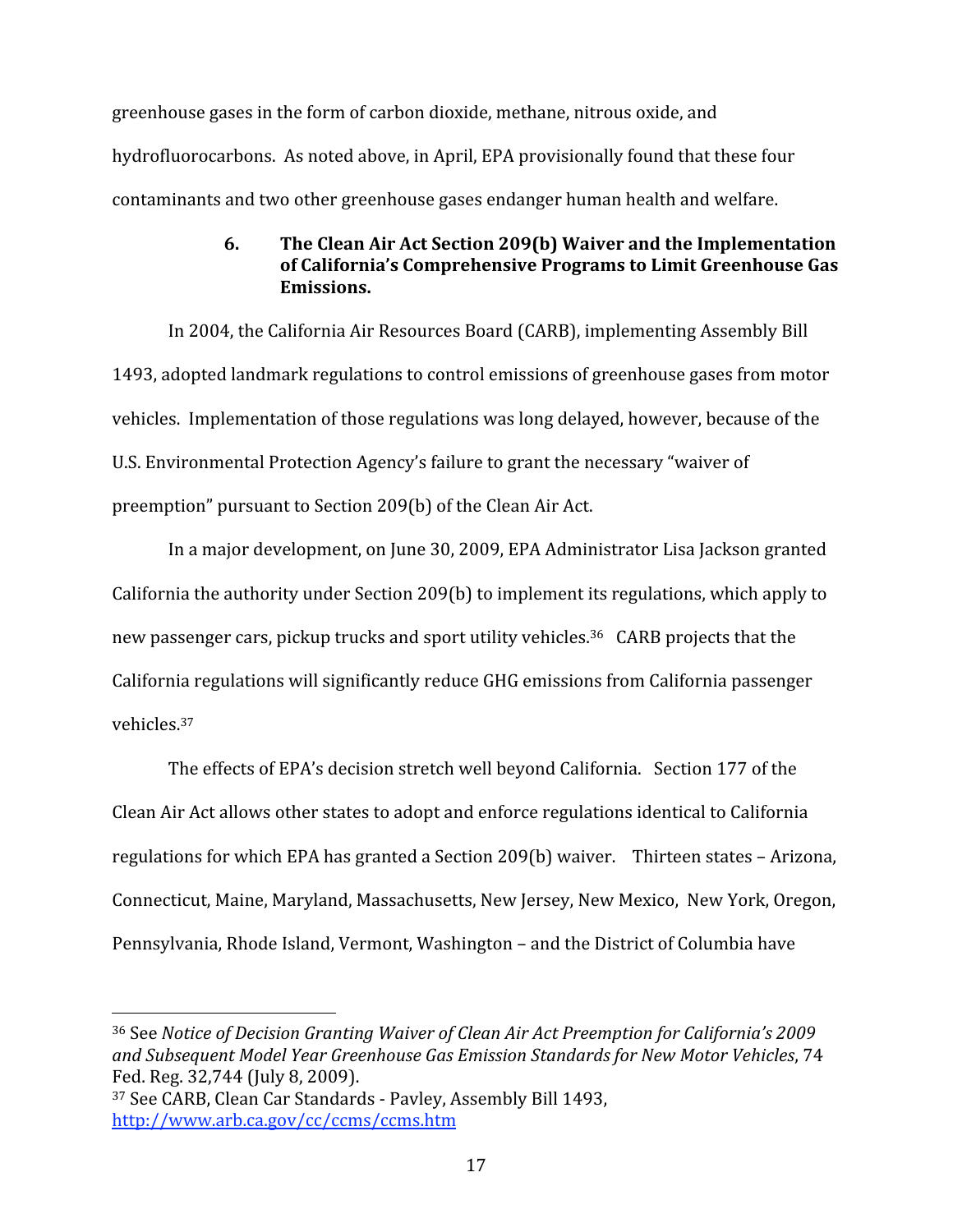already
adopted
the
California
greenhouse
gas
emissions
standards
for
motor
vehicles
and, with EPA's recent waiver decision, those regulations may now go into effect.<sup>38</sup>

California's
Global
Warming
Solutions
Act
of
2006
(Assembly
Bill
32)
calls
for
major reductions
in
greenhouse
gas
emissions
from
all
sectors
of
California's
economy.

On December
12,
2008,
the
California
Air
Resources
Board
approved
a
Scoping
Plan,
as required
under
the
Act,
which
outlines
the
numerous
and
diverse
programs
and
initiatives that will be undertaken to achieve the necessary emissions reductions.<sup>39</sup> The Plan calls for the
state
to
reduce
greenhouse
gas
emissions,
as
required
in
the
statute,
to
1990
levels
by 2020
(a
15
percent
reduction
below
today's
levels).

Consistent
with
Executive
Order
S‐3‐ 05,
the
Plan
contemplates
much
deeper
reductions
in
emissions
– to
20
percent
of
1990 levels
–
by
2050.40

Under the Scoping Plan, CARB has identified 73 diverse measures – ranging from a program
to
reduce
emissions
from
ships
idling
at
ports,
to
low
carbon
fuel
standards,
to standards for industrial refrigeration, to green building programs, to energy efficiency measures,
to
renewable
portfolio
standards
–
that
will,
in
combination,
achieve
major reductions in statewide emissions.<sup>41</sup> Many of these measures will be developed in 2009 and 2010 and go into effect by the start of 2011.<sup>42</sup> The Scoping Plan identifies a cap-andtrade
program
as
one
of
the
principal
means
California
will
employ
to
reduce
greenhouse

http://www.arb.ca.gov/cc/scopingplan/sp\_measures\_implementation\_timeline.pdf) (hereinafter AB 32 IMPLEMENTATION
TIMELINE).

 38
See
74
Fed.
Reg.
32,745
n.9.

<sup>39</sup>See
California
Air
Resources
Board,
Climate
Change
Scoping
Plan
(December
2008) (available
at

http://www.arb.ca.gov/cc/scopingplan/document/adopted\_scoping\_plan.pdf)
(hereinafter AB
32
SCOPING
PLAN).

<sup>40</sup>See
AB
32
SCOPING
PLAN
at
ES‐2.

<sup>41</sup>See
California
Air
Resources
Scoping
Plan,
Scoping
Plan
Measures
Implementation Timeline
(October
12,
2009)
(available
at

<sup>42</sup>See
AB
32
SCOPING
PLAN
at
1;
AB 32 IMPLEMENTATION
TIMELINE.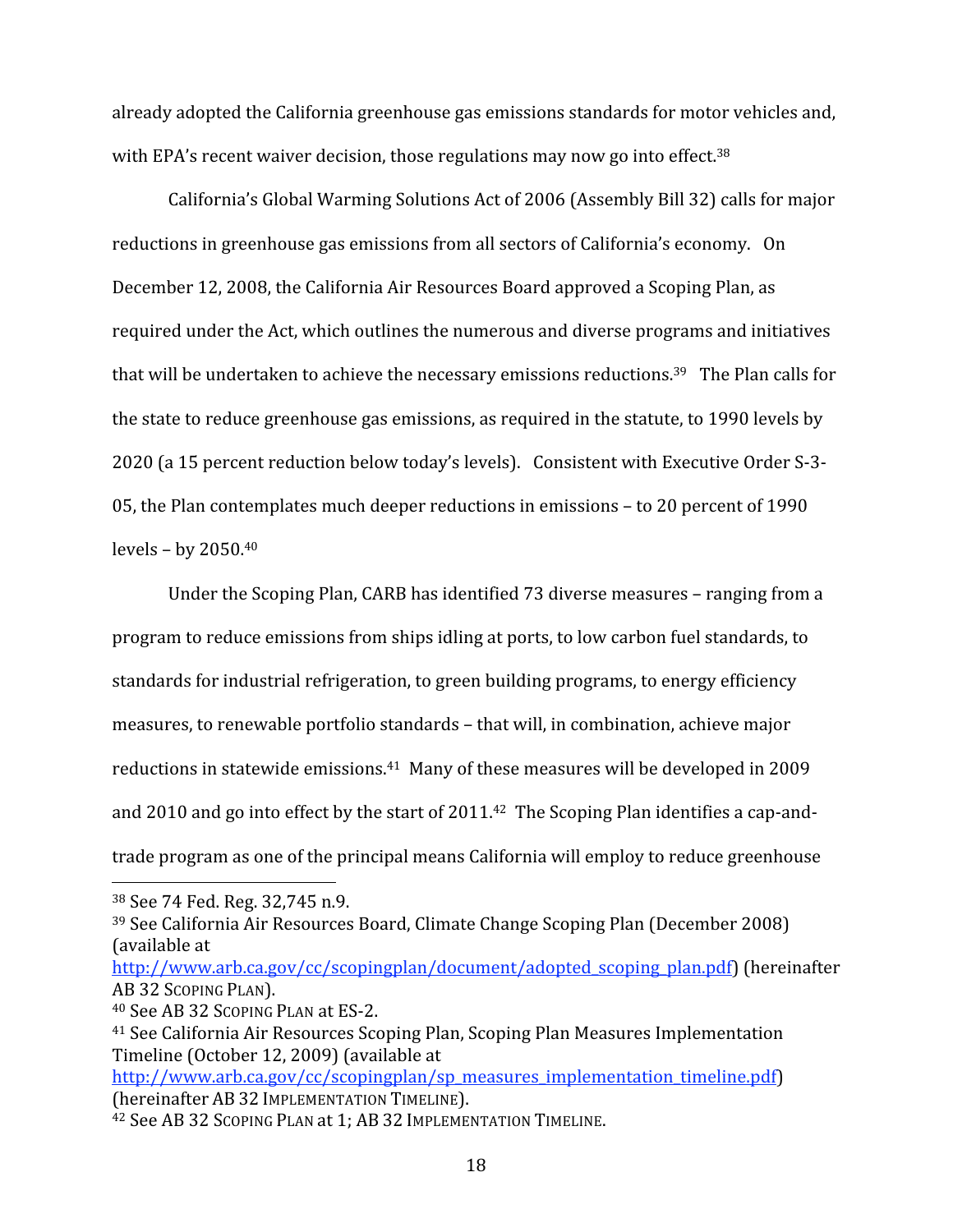gas
emissions;
CARB
is
engaged
in
public
hearings
and
other
processes
in
preparation
for adopting a cap-and-trade regulation by January 1, 2011.<sup>43</sup>

## **7. Other
State
and
Regional
Actions
to
Control
Greenhouse
Gas Emissions.**

Other state and regional climate initiatives have significantly advanced. The Regional Greenhouse Gas Initiative (RGGI), a cooperative effort by ten Northeast and Mid-Atlantic States to limit greenhouse gas emissions, is the first mandatory, market-based CO<sub>2</sub> emissions reduction program in the United States. These ten states have capped CO<sub>2</sub> emissions
from
the
power
sector,
and will
require
a
10
percent
reduction
in
these emissions
by
2018.

The
program
is
now
underway.

Western and midwestern states are developing regional programs to reduce greenhouse
gases.

Seven
western
states
and
three
Canadian
provinces
have
joined
the Western Climate Initiative and committed to reducing global warming pollution 15 percent below 2005 levels by 2020. A similar initiative is underway in the Midwest through the leadership of the "Midwest Greenhouse Gas Reduction Accord" including Iowa, Illinois, Kansas,
Michigan,
Minnesota,
Wisconsin
and
the
Canadian
province
Manitoba.

In the last two years, many individual states have adopted significant new laws and regulations relating to the control of greenhouse gas emissions. Measures adopted by one or
multiple
states
so
far
in
2009
include,
among
many
others,
new
or
more
stringent renewable portfolio standards; laws establishing "feed-in tariffs" that require utilities to purchase
electricity
generated
by
renewable
sources
at
a
premium;
renewable
fuel

<sup>&</sup>lt;sup>43</sup> See AB 32 Scoping PLAN at 15; California Air Resources Board, Cap-and-Trade, http://www.arb.ca.gov/cc/capandtrade/capandtrade.htm.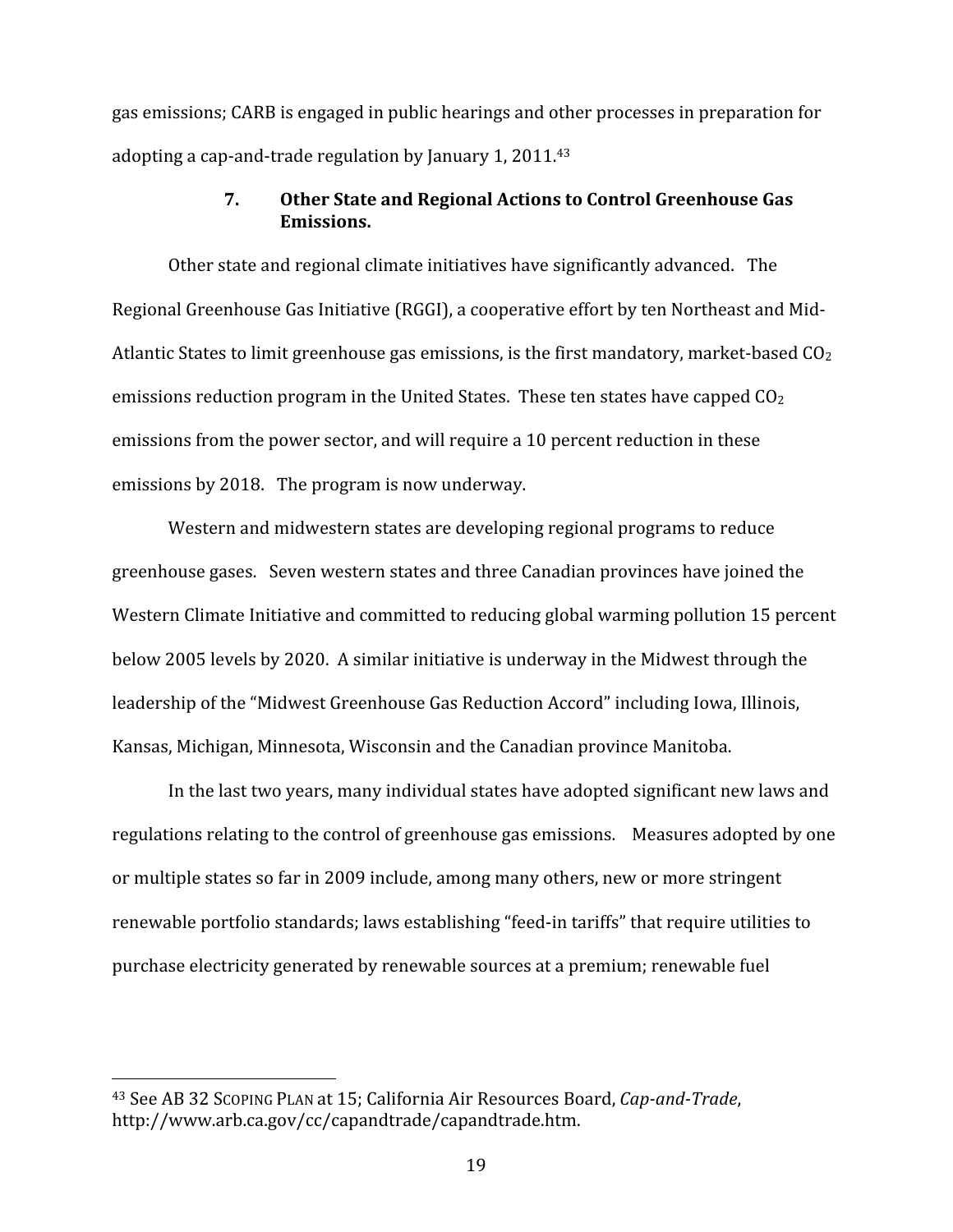standards;
new
or
more
stringent
greenhouse
gas
emissions
targets;
emissions
standards for new power plants; and regulations governing carbon capture and sequestration.<sup>44</sup>

#### 8. Climate-Related Litigation.

The U.S. Court of Appeals for the Second Circuit recently allowed a coalition of states and private land trusts to maintain claims under the common law of nuisance against five of the nation's largest emitters of greenhouse gases.<sup>45</sup> Connecticut, New York, California, Iowa,
New
Jersey,
Rhode
Island,
Vermont,
Wisconsin
and
City
of
New
York
and
three
land trusts
(Open
Space
Institute,
Open
Space
Conservancy,
and
Audubon
Society
of
New Hampshire)
took
legal
action
against
five
major
power
companies
that
are
among
the largest
emitters
of
carbon
dioxide
in
the
nation: American
Electric
Power,
Southern Company,
Tennessee
Valley
Authority,
Xcel
and
Cinergy.

These
power
company
defendants are
collectively
responsible
for
about
650
million
tons
of
carbon
dioxide
emissions annually,
approximately
one
quarter
of
the
U.S.
electric
power
sector's
carbon
dioxide emissions,
and
approximately
10
percent
of
all
manmade
emissions
in
the
nation.

The
plaintiffs
asked
the
court
to
abate
these
companies'
heat‐trapping
carbon dioxide
emissions
under
the
federal
common
law
of
nuisance
–
seeking
to
cap
and
annually lower emissions. In 2005, a federal district court held that the case presented nonjusticiable
political
questions.

But
the
U.S.
Court
of
Appeals
for
the
Second
Circuit
vacated the
lower
court
decision
and
remanded
the
matter
to
the
district
court
to
consider
the claims
on
the
merits.

The
Second
Circuit's
decision
provides
a
basis
for
requiring
large

<sup>44</sup>See
Pew
Center
on
Global
Climate
Change,
States
News
(available
at http://www.pewclimate.org/states‐regions/news?page=1). <sup>45</sup> State of Connecticut, et al. v. American Electric Power Company, Inc., 2009 U.S. App. LEXIS 20873
(2d
Cir.
September
21,
2009).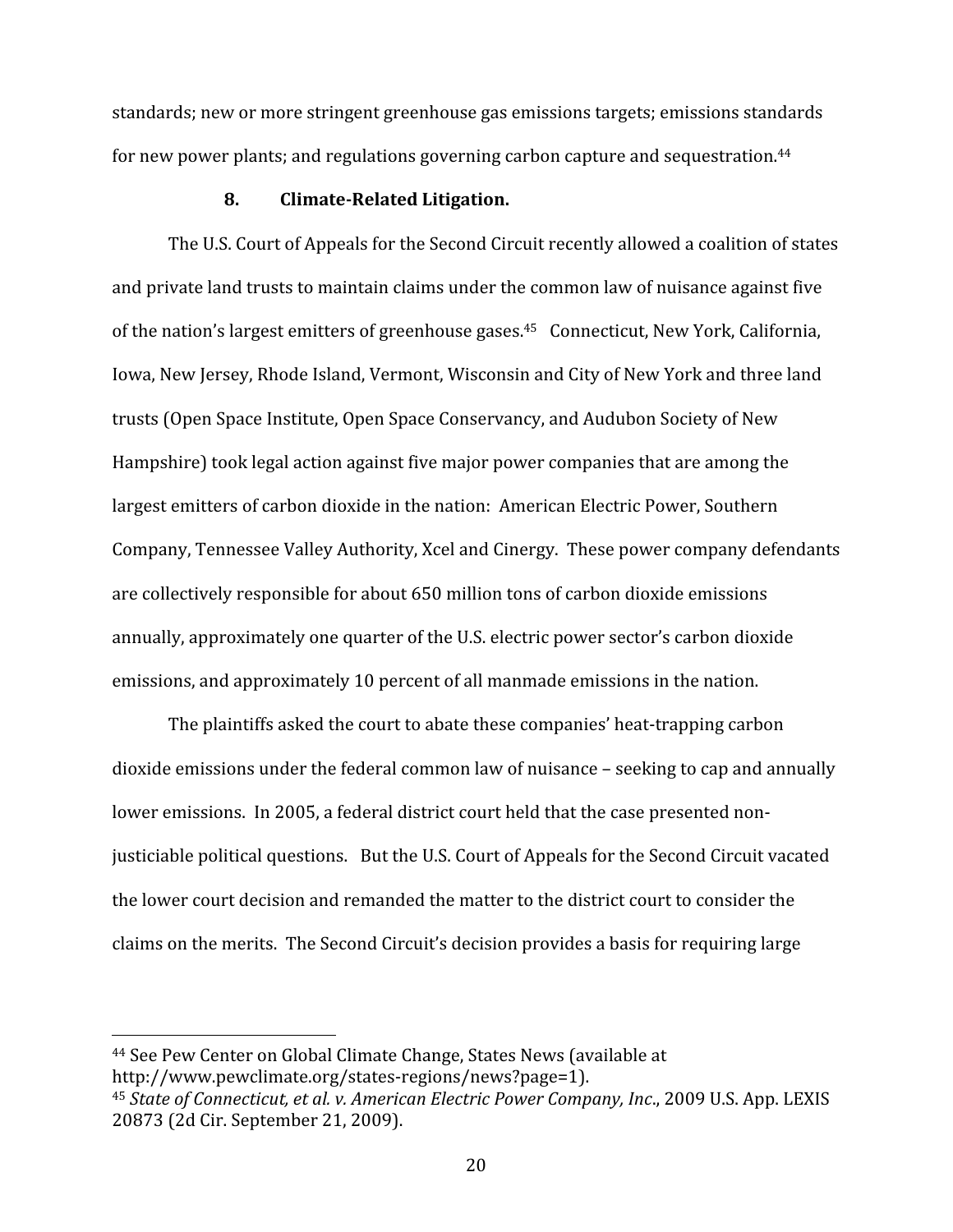greenhouse
gas
emitters
to
reduce
their
emissions
even
without
any
action
by
Congress
or EPA.

In Comer v. Murphy Oil Co.,<sup>46</sup> the Fifth Circuit Court of Appeals followed the Second Circuit precedent, and held that private plaintiffs had standing to maintain an action for damages
based
on
public
and
private
nuisance,
trespass,
and
negligence
against
major
coal, oil
and
chemical
companies
whose
emissions,
plaintiffs
argued,
exacerbated
Hurricane Katrina's
devastating
effects.

#### **9. International
Developments.**

Nearly
100
world
leaders
gathered
in
New
York
on
September
22,
2009
for
the United Nations Summit on Climate Change. The summit helped to strengthen momentum for a fair, effective, and protective climate agreement when heads of state and environment ministers
from
around
the
world
meet
for
two
weeks
of
climate
talks
in
Copenhagen
this December. The Copenhagen talks will attempt to negotiate a successor to the Kyoto Protocol,
which
called
for
countries
to
reduce
their
greenhouse
gas
emissions
below
1990 levels.

### **II. THE
GROWING
INVESTOR
DEMAND
FOR
CLIMATE
DISCLOSURE
REMAINS LARGELY
UNMET.**

While the physical, economic and regulatory developments associated with climate change
described
above
strongly
support
the
conclusion
that
climate
change
poses
material risk
to
many
corporations,
the
growing
investor
demand
for
climate
related
disclosure

<sup>46

2009</sup>WL
3321493;
2009
U.S.
App.
LEXIS
22774
(5th
Cir.
Miss.
Oct.
16,
2009).*But
see*  Village of Kivalina v. Exxon Mobil Corp., 2009 WL 3326113 [No. 08-01138] (N.D. Cal., Sept. 30,
2009)
(concluding
that
a
Native
Alaskan
village
lacked
standing
to
maintain
a
nuisance suit against two dozen oil and electric power companies and that its claims were barred by political
question
doctrine).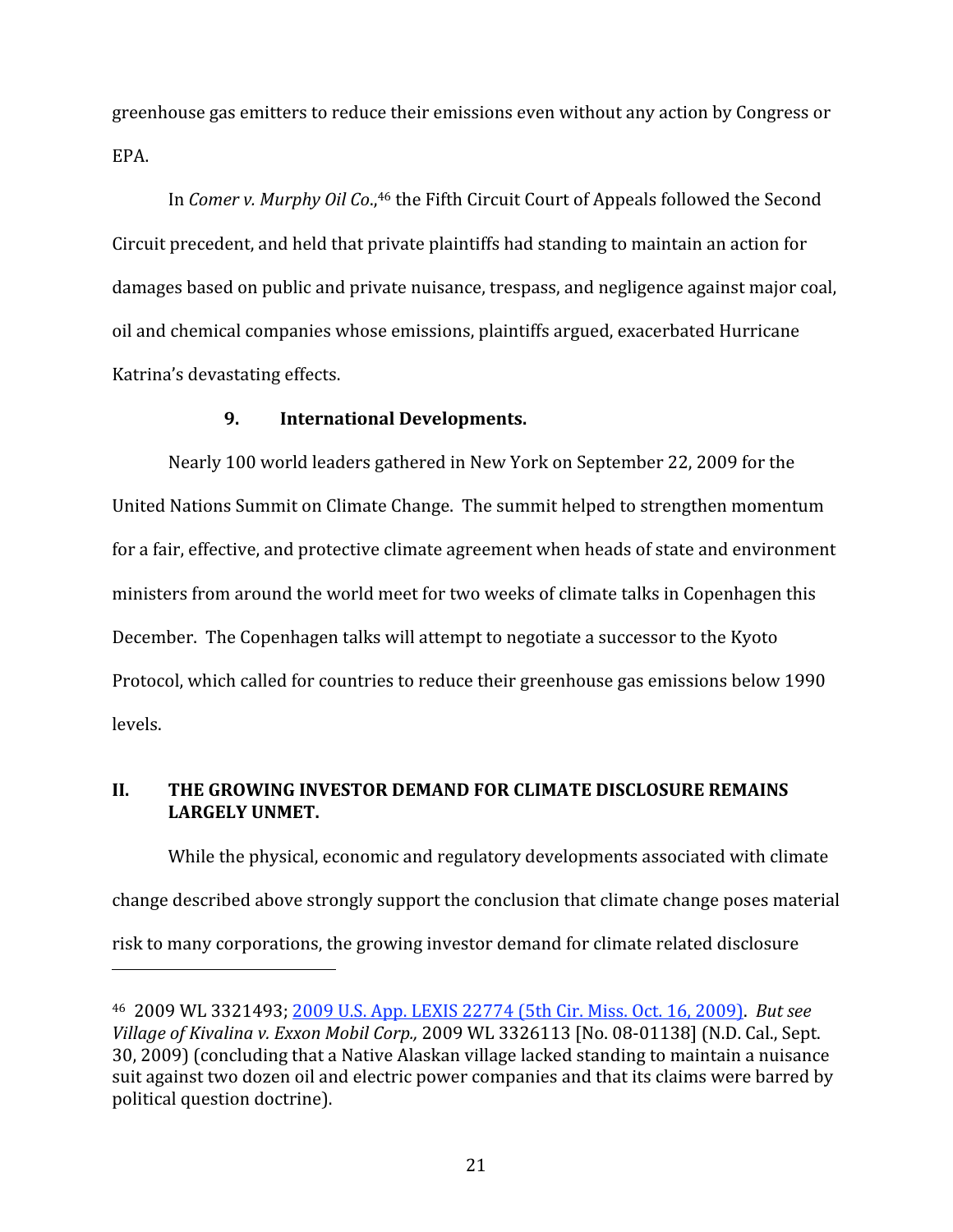provides
yet
more
evidence
in
support
of
disclosure.

The
investor
community
has
made
it increasingly
clear
that
information
on
climate
risk
is
a
necessary
part
of
investment decisions.

And
yet
publicly‐traded
companies
have
not
responded
with
the
meaningful disclosure
investors
seek.

### **A. Investors Continue
to
Seek
Climate
Risk
Disclosure.**

**Shareholder Resolutions.** In 2009, investors filed 68 shareholder resolutions seeking
information
on
various
aspects
of
climate
risk,
including
greenhouse
gas
emissions, emission
reduction
strategies
and
targets,
energy
efficiency
strategies,
corporate
responses to climate change, and the impact of climate change on emerging markets.<sup>47</sup> In 2008, investors
filed
57
resolutions
seeking
information
on
climate
change.48

*Investor Network on Climate Risk Letter.* In June of 2009, forty-one members of the
Investor
Network
on
Climate
Risk
and
other
leading
global
investors
representing
\$1.4 trillion
in
assets
called
on
the
SEC
to
improve
disclosure
by
issuing
formal
interpretive guidance
on
material
climate
change
risks,
enforcing
existing
disclosure
requirements, recognizing shareholder rights to submit resolutions on issues including climate change, and
using
the
Global
Reporting
Initiative
as
a
framework
for
requiring
disclosure
of material
environmental,
social,
and
governance
risks
such
as
climate
change.49

**Investor Questionnaire.** This year, the Carbon Disclosure Project surveyed 500 of the
world's
largest
corporations
on
behalf
of
475
institutional
investors
with
\$55
trillion
in assets
under
management.

Four
hundred
and
nine
companies
responded,
providing

<sup>47</sup>Ceres, *Investors
Achieve
Major
Company
Commitments
on
Climate
Change*,
August
24, 2009,
http://www.ceres.org/Page.aspx?pid=1121.

<sup>48</sup> Investor
Network
on
Climate
Risk,
Climate
Resolutions
Toolkit
–
2008,
Mar.
6,
2008, http://www.ceres.org/Page.aspx?pid=1061.

<sup>&</sup>lt;sup>49</sup> Investor Network on Climate Risk, *Investors with 1.4 Trillion in Assets Call on SEC to Improve
Disclosure
of
Climate
Change
and
Other
Risks*,
June
12,
2009, http://www.incr.com/Page.aspx?pid=1107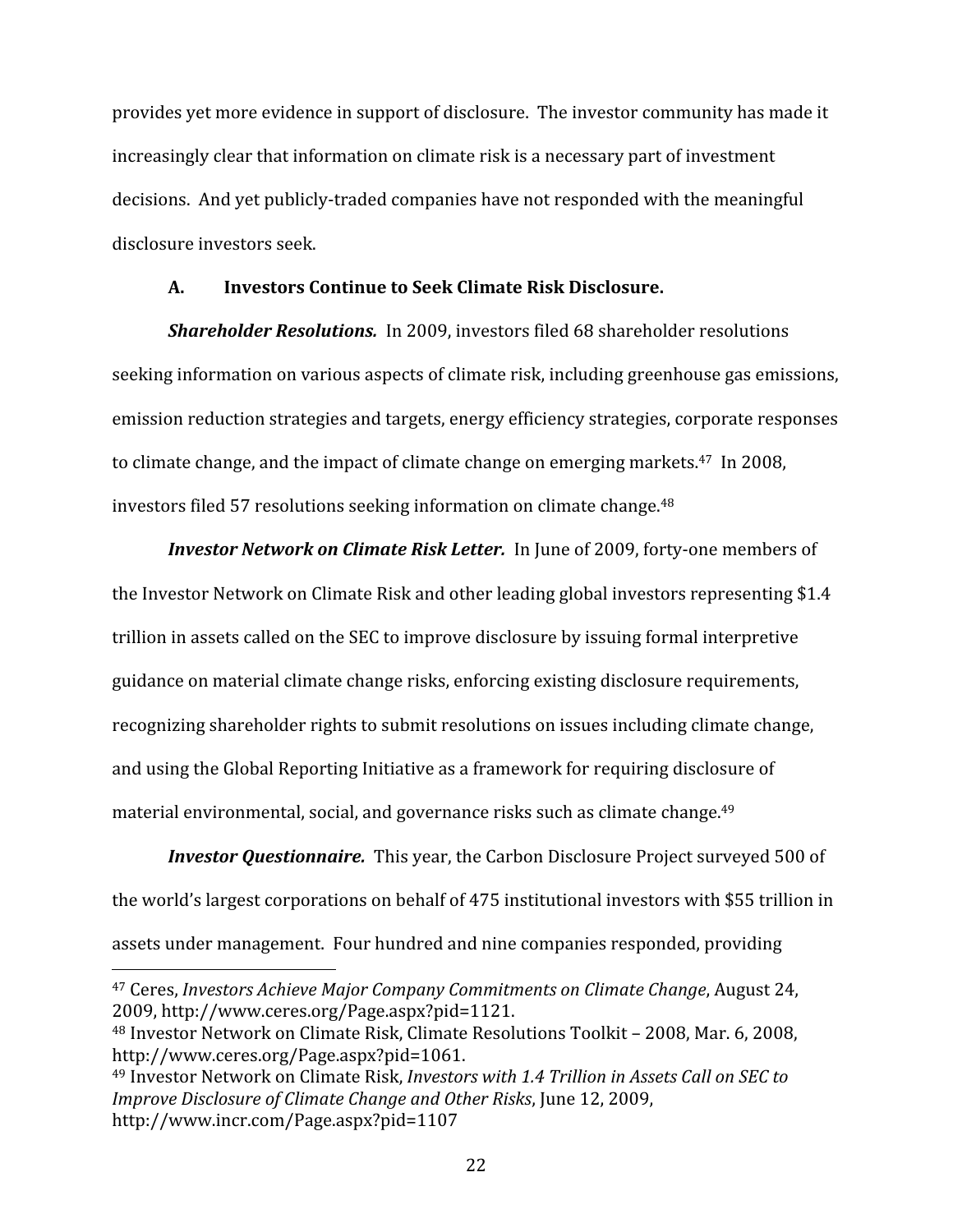information
on
emissions,
risks
and
opportunities
related
to
climate
change,
and
strategies for managing those issues.<sup>50</sup> Despite the high (82%) response rate, only 51% of responding
companies
reported
emission
reduction
targets,
and
only
36%
reported
carbon reduction targets beyond the year 2012. In addition, of the 328 respondents to a similar survey of S&P 500 companies, only 34% disclosed emission reduction targets.<sup>51</sup>

This lack of hard data and long-term planning disadvantages investors, who require this
information
to
make
informed
investment
decisions
and
protect
their
portfolios. Furthermore,
voluntary
disclosures
of
this
type
lack
the
rigor
and
accountability
inherent in
10‐K
reports
certified
by
senior
management
pursuant
to
enforceable
legal requirements.

Market Research Services. Bloomberg Professional Service bills itself as "providing" the
most
comprehensive
and
advanced
set
of
financial
data,
real
time
market
coverage, news,
analytic
tools,
portfolio
solutions
and
research."

In
a
telling
indication
of
the importance of climate-related information to investors, Bloomberg's service now features a "carbon emissions" tab on its equity research homepage. The fact that the leading research tool used in the investment community now includes carbon emissions on its menu of corporate
information
speaks
volumes
about
the
importance
of
emissions
and
climate
risk to today's investor. And the fact that this tab often contains no data speaks to the need for SEC action to assure that investors have access to this critical information.

# **B. Legislators,
Law
Enforcement,
Regulators,
and
Standard
Setting Organizations
Have
All
Joined
the
Call
for
Greater
Climate
Disclosure.**

Since
the
climate
risk
petition
was
filed
with
the
SEC
in
September
2007, Congressional
leaders
have
called
for
SEC
action
on
climate
disclosure,
the
New
York

<sup>50</sup> GLOBAL
500 REPORT,*supra
n*ote
16.

<sup>51</sup>Carbon
Disclosure
Project
2009,
S&P 500 REPORT,
p.
7.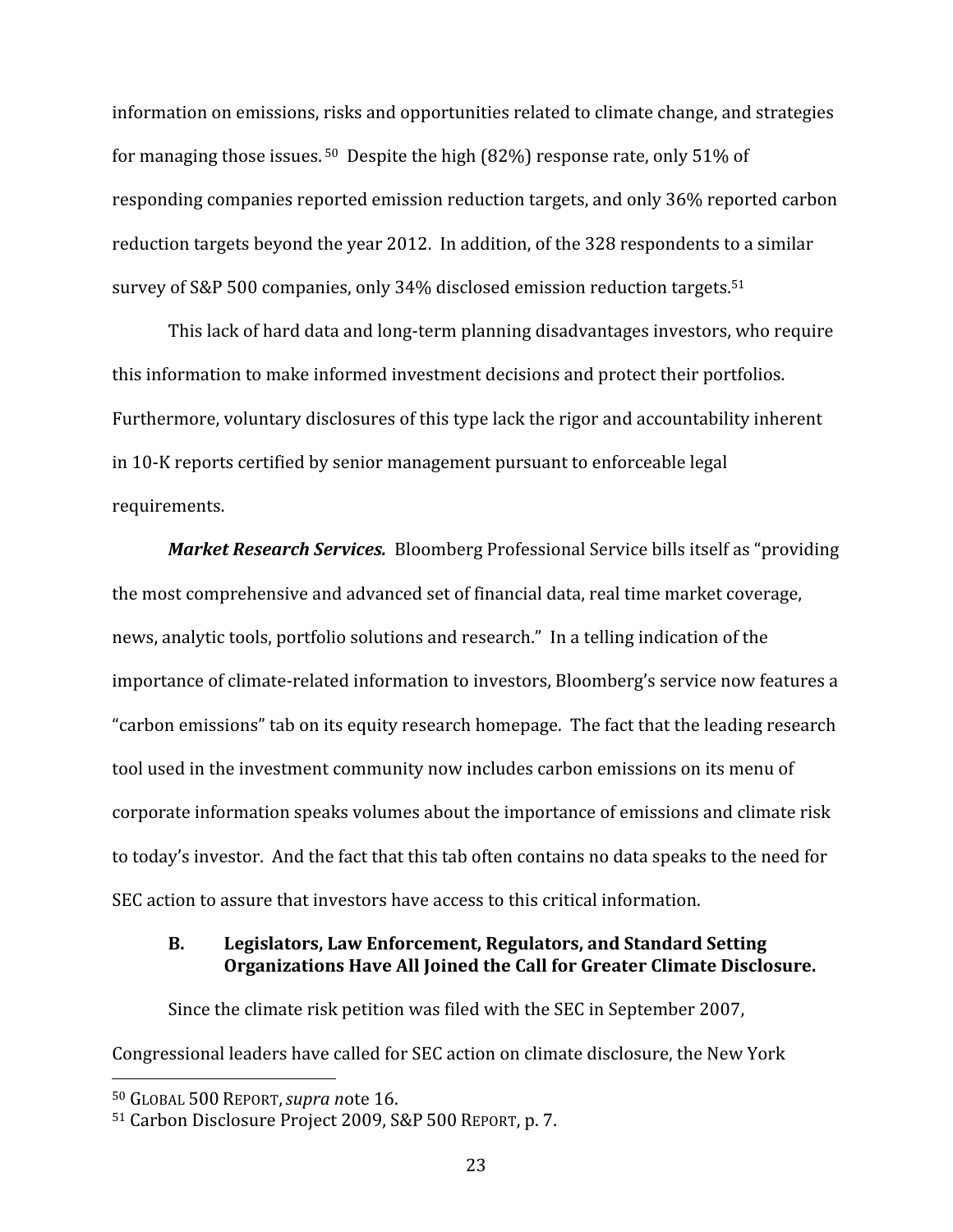Attorney General has entered into three landmark settlements setting forth a framework for
climate
disclosure,
and
three
organizations
have
developed
climate
risk
disclosure frameworks
or
guidance.

These
settlements
and
frameworks,
in
addition
to
the *Global Framework
for
Climate
Risk
Disclosure*and
the
2007
petition,
together
provide
a
consistent baseline
of
information
investors
require,
and
provide
models
for
the
Commission
as
it considers
how
to
provide
guidance
to
registrants
about
disclosing
material
climate‐related information.

**Congressional Request for Action on Climate-Related Disclosure.** On December 6, 2007,
Senator
Chris
Dodd,
Chairman
of
the
Senate
Committee
on
Banking,
Housing,
and Urban Affairs and Senator Jack Reed, Chairman of the Subcommittee on Securities, Insurance
and
Investment,
wrote
a
letter
to
then‐Chairman
Cox
urging
that
the
Commission issue guidance on climate disclosure, asking for ongoing updates about efforts to enhance guidance, and requesting a report on the adequacy of disclosure relating to climate change and
the
regulation
of
greenhouse
gas
emissions.
The
letter
asked
the
Commission
to
issue interpretive guidance to "ensure greater consistency and completeness in disclosure of material
information
related
to
climate
change
and
current
and
probable
future governmental
regulation
of
greenhouse
gas
emissions,
provide
information
for
registrants on
whether
and
how
to
disclose
such
matters;
and
ensure
that
investors
have
access
to material
climate
change
information."

New York Attorney General Enforcement Action and Settlements. In 2007, New York
Attorney
General
Andrew
Cuomo
subpoenaed
five
large
energy
companies—AES, Dominion Resources, Xcel Energy, Dynegy Inc, and Peabody Energy—to investigate whether they had adequately disclosed risks from climate change in SEC filings. In 2008 and
2009,
New
York
announced
groundbreaking
agreements
with
Xcel
Energy,
Dynegy
and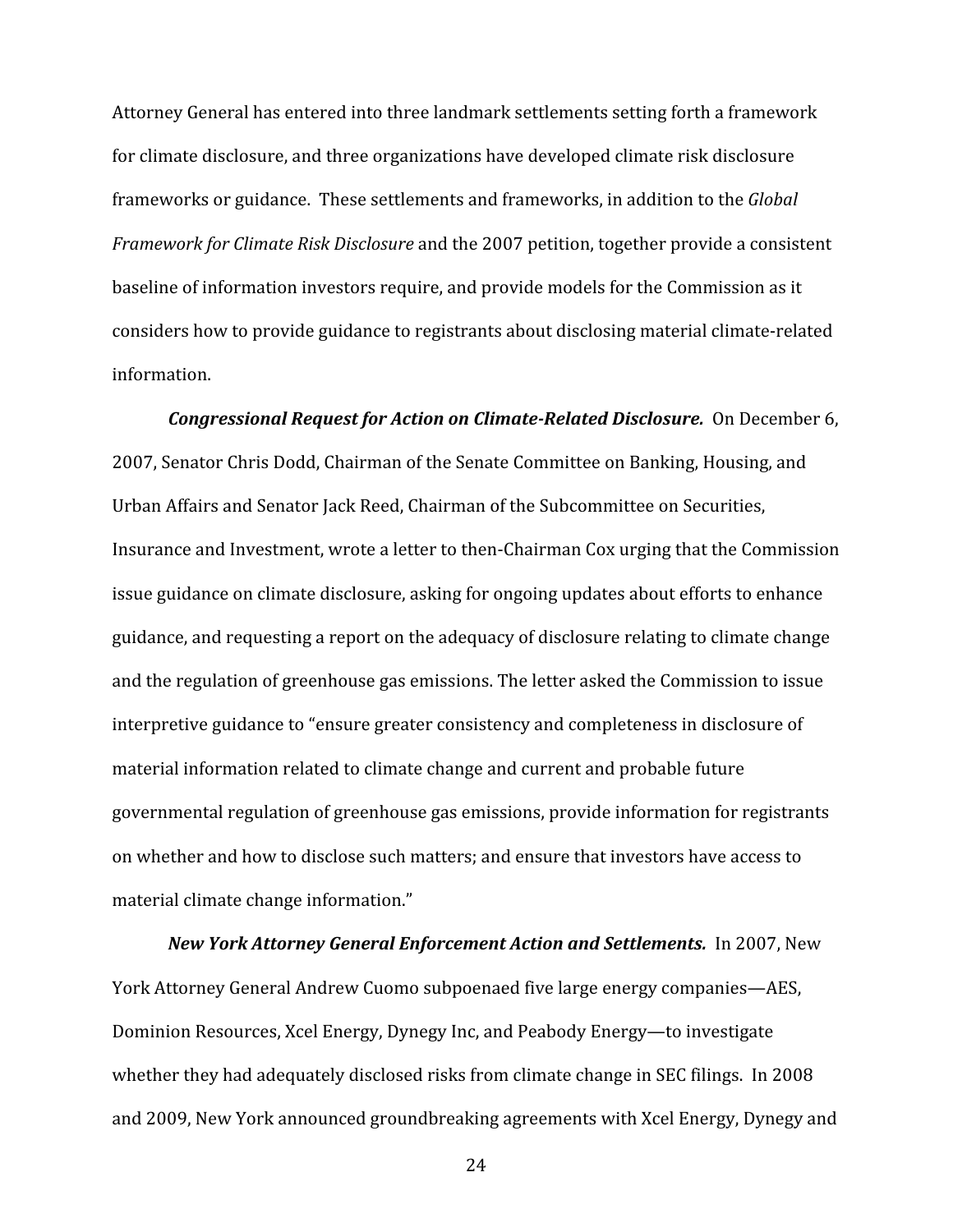AES that require those companies to improve their disclosure of climate risks in SEC filings. These agreements require the companies to disclose in their 10-K filings (a) analysis of financial risks from regulation, including both present law and probable future law, (b) analysis
of
financial
risks
from
litigation,
(c)
analysis
of
financial
risks
from
physical impacts of climate change, and (d) to the extent the companies' GHG emissions materially affect
their
financial
exposure
from
climate
change
risk,
a
strategic
analysis
of
climate change
risk
and
emissions
management,
including
estimated
greenhouse
gas
emissions
for the
reporting
year,
expected
increases
in
greenhouse
gas
emissions
from
planned
new
coal‐ fired generation projects, strategies to reduce climate change risk and to adapt to the physical
impacts
of
climate
change,
the
results
of
strategies
undertaken
to
date
and
the expected
effect
of
such
strategies
on
future
greenhouse
gas
emissions,
and
corporate governance
of
climate
change.

#### *National
Association
of
Insurance
Commissioners'
Mandatory
Disclosure*

**Requirement.** The National Association of Insurance Commissioners (NAIC), the organization
of
insurance
regulators
from
the
50
states,
assists regulators
in
serving
the public interest and achieving fundamental insurance regulatory goals.<sup>52</sup> This year the NAIC unanimously approved a mandatory requirement for insurers with annual premiums of \$500 million or more to disclose climate risks to regulators, shareholders and the public beginning in May 2010.<sup>53</sup> The NAIC disclosure survey requires reporting on issues relevant to any publicly traded companies: emissions reduction plans, climate change risks, and climate
risk
management
actions,
and
on
issues
most
relevant
to
the
insurance
industry: the
company's
climate
change
policy
for
investment
management,
the
impact
of
climate

<sup>52</sup>For
more
information, *see* http://www.naic.org/index\_about.htm 53
NAIC
Insurer
Climate
Risk
Disclosure
Survey, *available
at* http://www.naic.org/committees\_ex\_climate.htm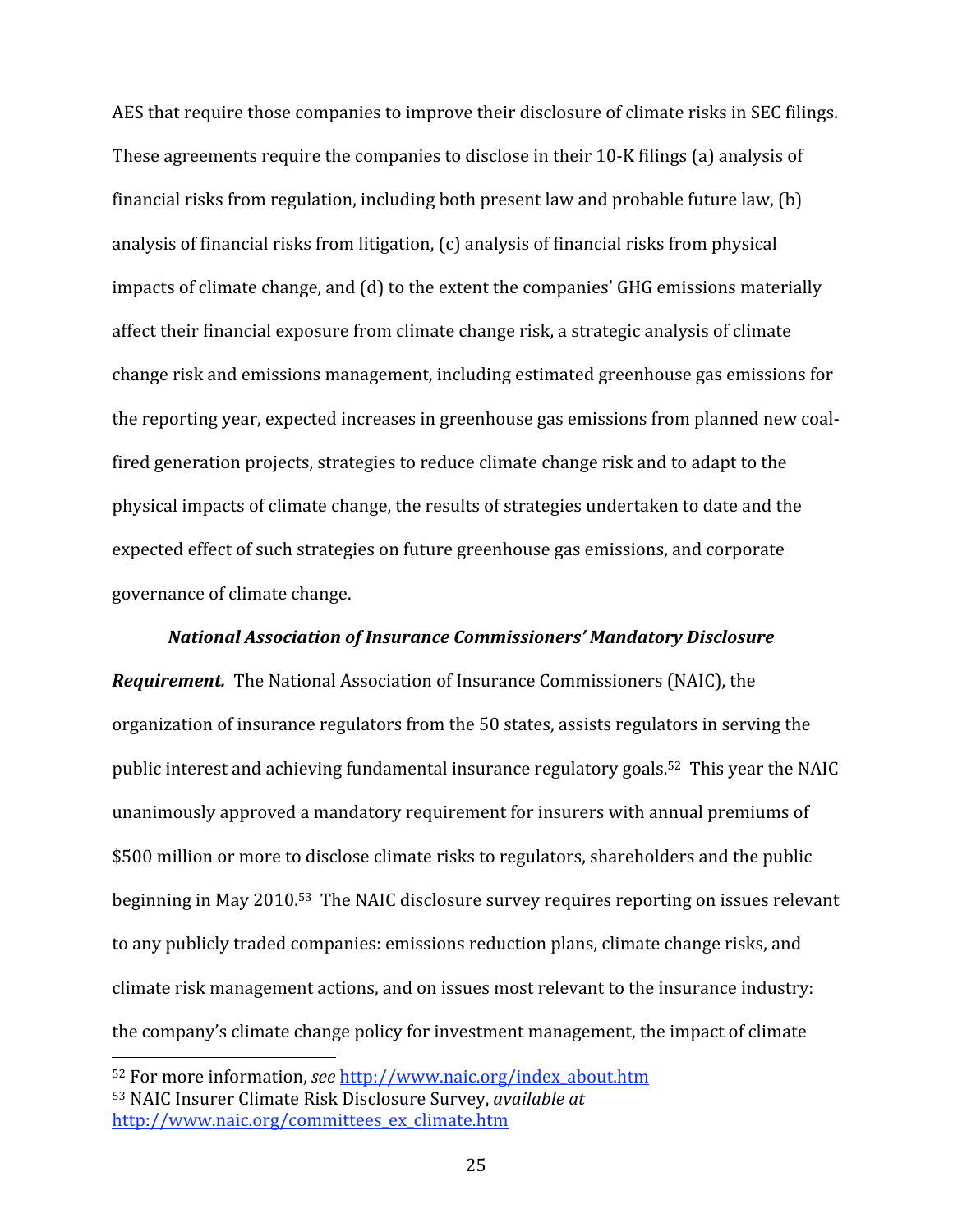change
on
its
investment
portfolio,
and
engagement
with
policyholders.

The
survey,
the first of its kind in any industry<sup>54</sup>, was developed through a consensus process including representation
from
regulators,
investors,
and
regulated
companies.

*Climate
Disclosure
Standards
Board*.

The
Climate
Disclosure
Standards
Board (CDSB)
is
a
consortium
of
seven
business
and
environmental
groups
whose
joint
mission
is to advance climate change-related disclosure in mainstream reports by developing global guidance
for
corporate
reporting.

The
CDSB's
draft
reporting
framework,
released
for public
comment
in
May,
was
developed
by
a
working
group
including
representatives
of the
big
four
accounting
firms
and
professional
accounting
bodies,
and
will
be
finalized
in 2010.55

The
framework
calls
for
disclosure
on
four
topics:
greenhouse
gas
emissions, strategic analysis of climate change, regulatory risks, and physical risks. As of October, public
comments
had
been
received
from
over
20
organizations
including
accounting
firms, public
pension
funds,
and
corporations.

**ASTM International.** ASTM International, one of the largest voluntary standards development
organizations
in
the
world,
has
developed
a
draft
standard,
expected
to become final in January 2010, for disclosure related climate change exposures and risks<sup>56</sup>. The
standard
is
designed
to
help
reporting
entities
provide
disclosure
in
financial statements "regarding material financial impacts attributed to climate change."<sup>57</sup> It asks

55
CDSB
Reporting
Framework,
Exposure
Draft, *available
at* http://www.cdsb‐ global.org/reporting‐framework/

http://www.astm.org/DATABASE.CART/WORKITEMS/WK21096.htm

<sup>54</sup>Testimony
of
Wisconsin
Insurance
Commissioner
Sean
Dilweg
on
behalf
of
the
NAIC, *at*  Senate Committee on Commerce, Science and Transportation hearing, Climate Science -Empowering
Our
Response
to
Climate
Change,
March
12,
2009.

<sup>56</sup>ASTM
Work
Item
21096:
New
Guide
for
Disclosure
Related
to
Climate
Change Exposures/Risks, *available
at*

<sup>57</sup>Lewis
B.
Jones,
ASTM
Issues
Draft
Standard
on
Climate
Change
Disclosure,
pp.
5‐7, American
Bar
Association,
Environmental
Disclosure
Committee
Newsletter,
March
2009.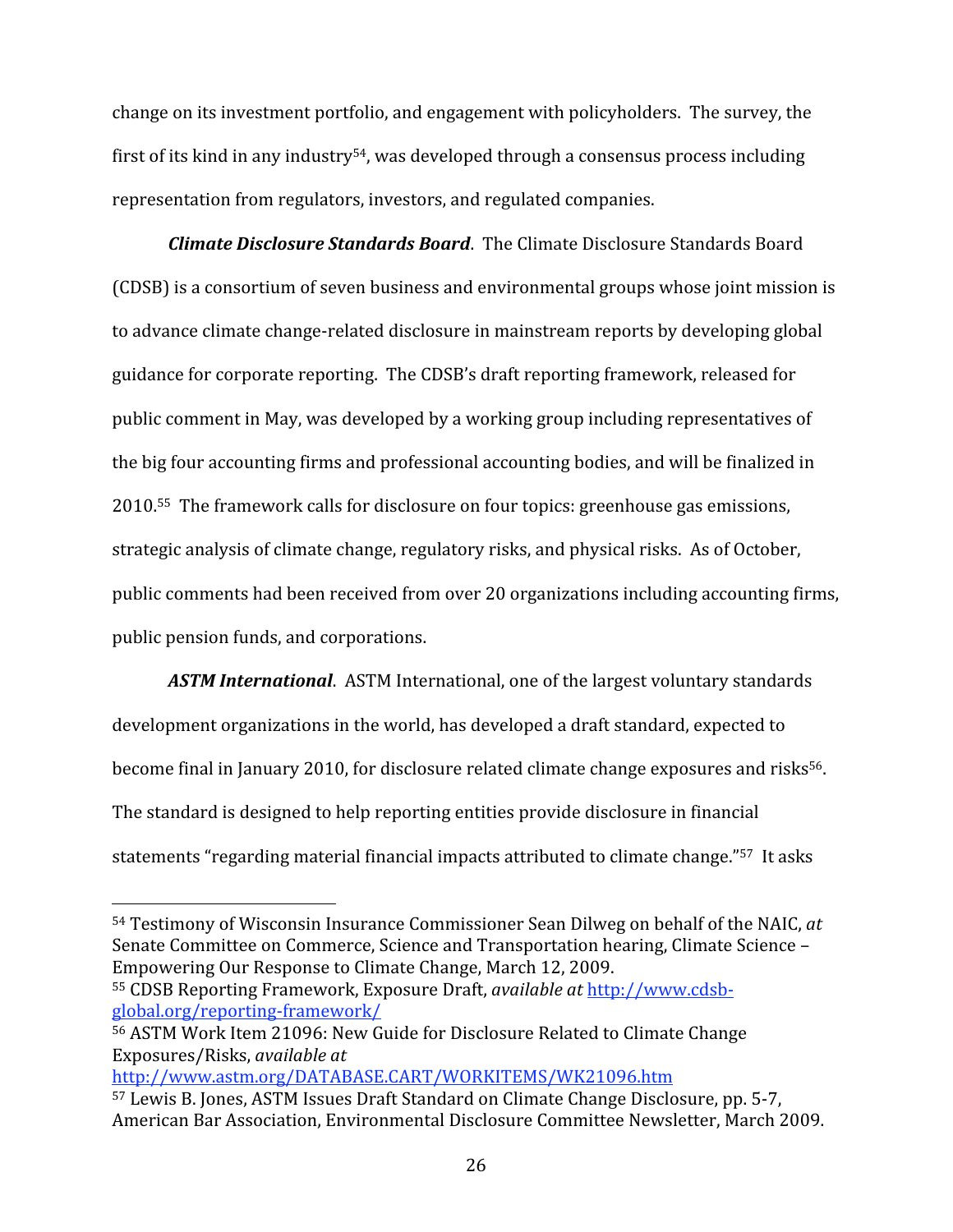for, among other information, disclosure of a strategic analysis of risks and opportunities, relevant regulatory requirements related to climate change and their financial impacts, and the estimated likelihood, magnitude, and timing of financial impacts attributed to climate change.

Like
any
ASTM
standard,
this
standard
is
being
developed
through
a
consensus process
that
fully
considers
comments
both
for
and
against
and
includes
balloting
of
select ASTM
members.

# **C. Current
Corporate
Disclosures
Do
Not
Provide
Investors
the Information
They
Need
to
Assess
Climate
Risks.**

At least three recent reports have extensively reviewed SEC filings to gauge the current
state
of
climate
disclosure,
and
one
report
has
examined
the
level
of
disclosure provided
in
voluntary
sustainability
reports.

The
disappointing
results
show
that
SEC action
to
clarify
the
obligation
to
disclose
climate
risks
is
urgently
needed
because corporations have yet to respond to the growing investor demands for climate disclosure. Both the quantity and the quality of climate reporting remain strikingly low.

> **1. Reclaiming
> Transparency
> in
> a
> Changing
> Climate,
> Trends
> in Climate
> Change
> Disclosure
> form
> 1995
> to
> the
> Present,** CEES
> (the Center
> for
> Energy
> and
> Environmental
> Security
> at
> the
> University
> of Colorado),
> Ceres,
> and
> Environmental
> Defense
> Fund
> (June
> 2008).

This report, jointly prepared by the Center for Energy and Environmental Security at
the
University
of
Colorado
(CEES),
Ceres
and
Environmental
Defense
Fund,
included
an exhaustive review of nearly 6400 10-K filings by S&P 500 companies from 1995 through 2008.58

Its
key
findings
included
the
following:

 <sup>58</sup> This study is part of a larger research project entitled ClimatePledges run by CEES. As part
of
this
larger
project,
CEES
has
made
available
online
the
entire
dataset
for
the
study, in
a
fully
searchable
database.

The
Coyote
10‐K
database
covers
750
companies
that
are current
and
former
members
of
the
S&P
500,
6,354
10‐K
filings,
and
79,012
associated exhibits from 1995 to the second quarter of 2008. Available online at http://coyote.climatepledges.org.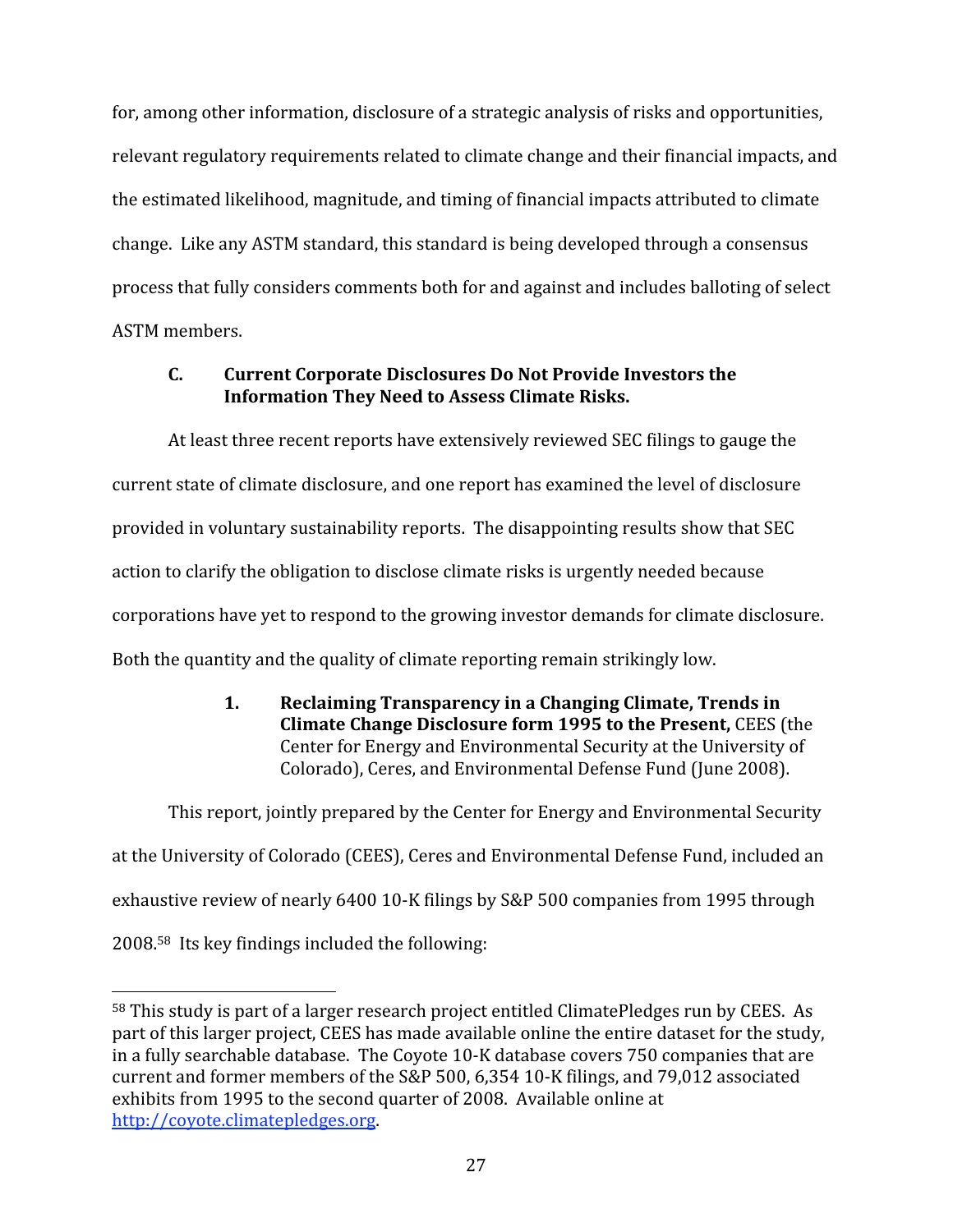- The vast majority of S&P 500 companies remain silent with respect to the **risks and opportunities posed by climate change.** 76.3 % of annual reports filed by S&P companies in 2008 failed to include any mention of climate change.
- While there has been an increase in the quantity of 10-K filings that contain discussions of climate risks and opportunities, the quality of these discussions is low. Only 5.5% of annual reports filed by the S&P 500 in 2008 identified
at
least
one
risk
posed
by
climate
change
and
articulated
a
strategy
for managing
and
mitigating
that
risk.
- Less than 10% of S&P companies in the financial sector discussed climate **change in 10-K reports filed in 2008.** This anemic reporting rate is particularly
troubling
given
the
enormous
risks
posed
by
climate
change
to
the insurance industry, and the role of major banks in financing infrastructure projects.

In
2008,
global
advisory
firm
Ernst
&
Young
indicated
that
"climate change
is
the
greatest
strategic
risk
currently
facing
the
property/casualty insurance
industry."
- The utilities sector led all other S&P 500 sectors in discussing climate change in 10-K reports filed in 2008. Only 3.2% of utilities sector companies failed to mention climate change in 10-K reports filed in 2008. Despite this low failure-to-mention rate, however, utilities sector disclosures still failed to provide
high
informational
value
to
investors
as
only
35.5% of these
companies identified
at
least
one
climate
change
risk
and
articulated
a
management
or mitigation
strategy
for
addressing
that
risk.
	- 2. Climate Risk Disclosure in SEC Filings, An Analysis of 10-K **Reporting
	by
	Oil
	and
	Gas,
	Insurance,
	Coal,
	Transportation
	and Electric
	Power
	Companies,**Ceres
	and
	Environmental
	Defense
	Fund (June 2009)<sup>59</sup>

This report, authored by the Corporate Library, evaluated the state of climate risk

disclosure
by
100
global
companies
in
five
sectors
that
have
a
strong
stake
in
preparing
for

the
policy
responses
to
a
changing
climate.

Even
among
this
group
of
companies
most

directly affected by climate change, there was only limited disclosure: Fifty nine of the 100

companies
made
no
mention
at
all
of
their
greenhouse
gas
emissions
or
their
positions
on

climate
change,
28
had
no
discussion
of
the
climate
risks
they
face,
and
52
failed
to
disclose

<sup>59</sup>Ceres
and
Environmental
Defense
Fund,
http://www.ceres.org/Document.Doc?id=473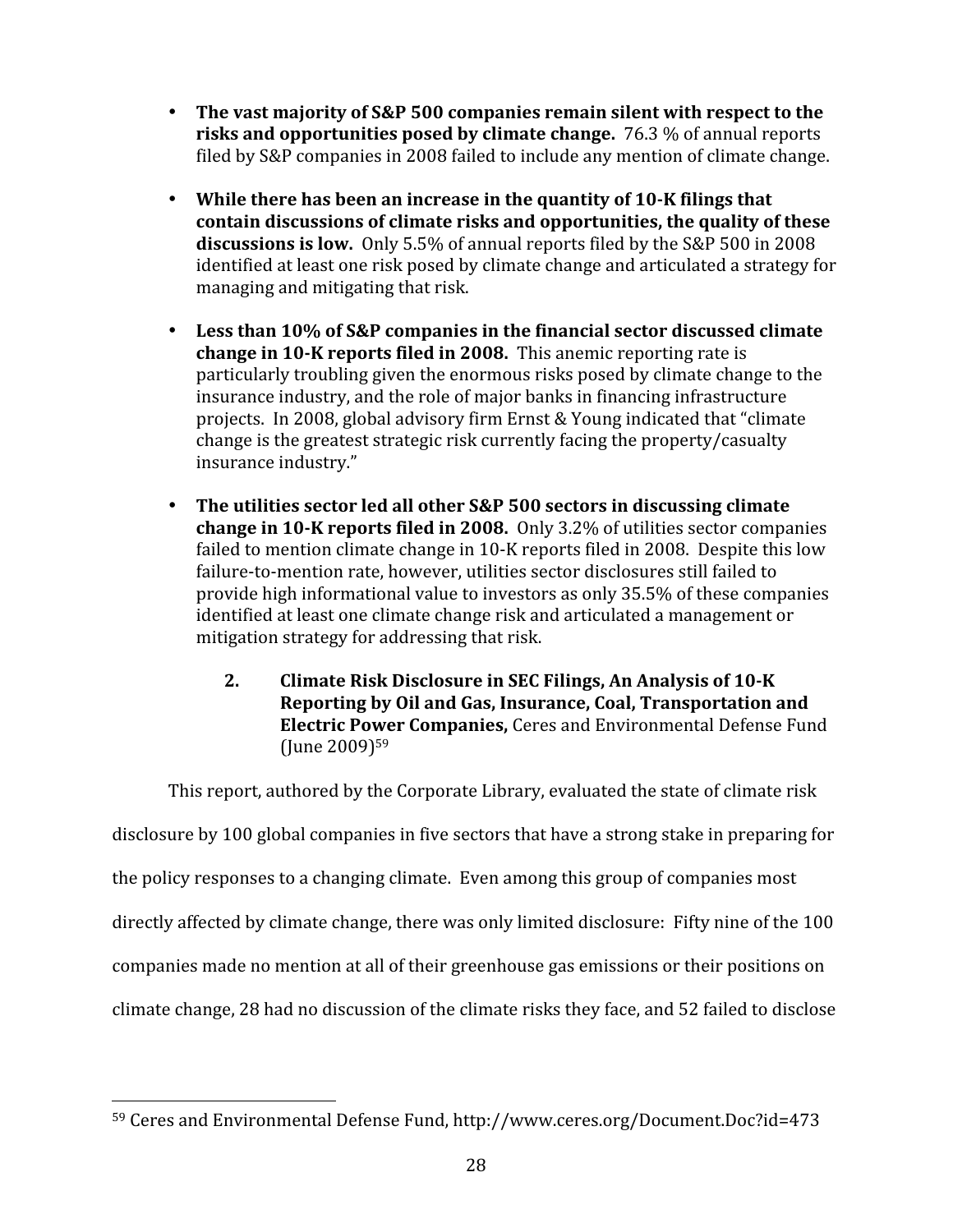any
actions
to
address
the
risks
of
climate
change.

For
those
companies
that
did
mention

climate
change,
the
informational
quality
of
the
reporting
was
often
low.

# **3. Climate
Change
Disclosure:
Out
With
the
Old;
In
with
the
New?**  McGuire Woods, LLP<sup>60</sup> (January 2009)

The
law
firm
of
McGuire
Woods,
LLP
reviewed
approximately
350
10‐K
disclosures

filed in 2008 to assess the state of climate related disclosure, including what was being

disclosed
and
where
in
their
reports
companies
were
placing
climate
related
disclosure.

Their
findings
included:

[V]ery
few
companies
made
any
type
of
10‐K
disclosure
regarding
GHG emissions or climate change. Out of approximately 350 companies reviewed, only
42,
or
12.2%
made
any
disclosure
whatsoever
regarding
GHG
emissions or
climate
change.

Of
the
[42]
companies
making
disclosure:

- 34 addressed impacts/risks related to current or proposed regulation of
GHG
emissions;
- 20 discussed efforts related to reducing GHG emissions;
- 8 provided disclosure regarding the amount of their GHG emissions;
- 6
discussed
physical
impacts/risks
related
to
climate
change;
and
- 2
disclosed
legal
proceedings
related
to
GHG
emissions
or
climate change.

These three recent reviews of current and past disclosure of climate risks show that both the quantity and the quality of reporting fail to comply with current disclosure regulations, which require companies to address climate risks - or any other risks - if those risks
are
material
to
their
operations.

Among
the
thin
ranks
of
companies
that
have
begun to address climate change in their filings, the quality of the information conveyed is often quite
low.

Investors
are
not
well
served
by
boilerplate
language
that
merely
mentions
the existence of climate change and the generic risks that it poses to the economy. Both the letter and the spirit of the disclosure rules require a corporation to analyze risks *to its own* 

<sup>60</sup>McGuireWoods,
LLP,
http://www.mcguirewoods.com/news‐ resources/publications/climate%20change%20disclosure.pdf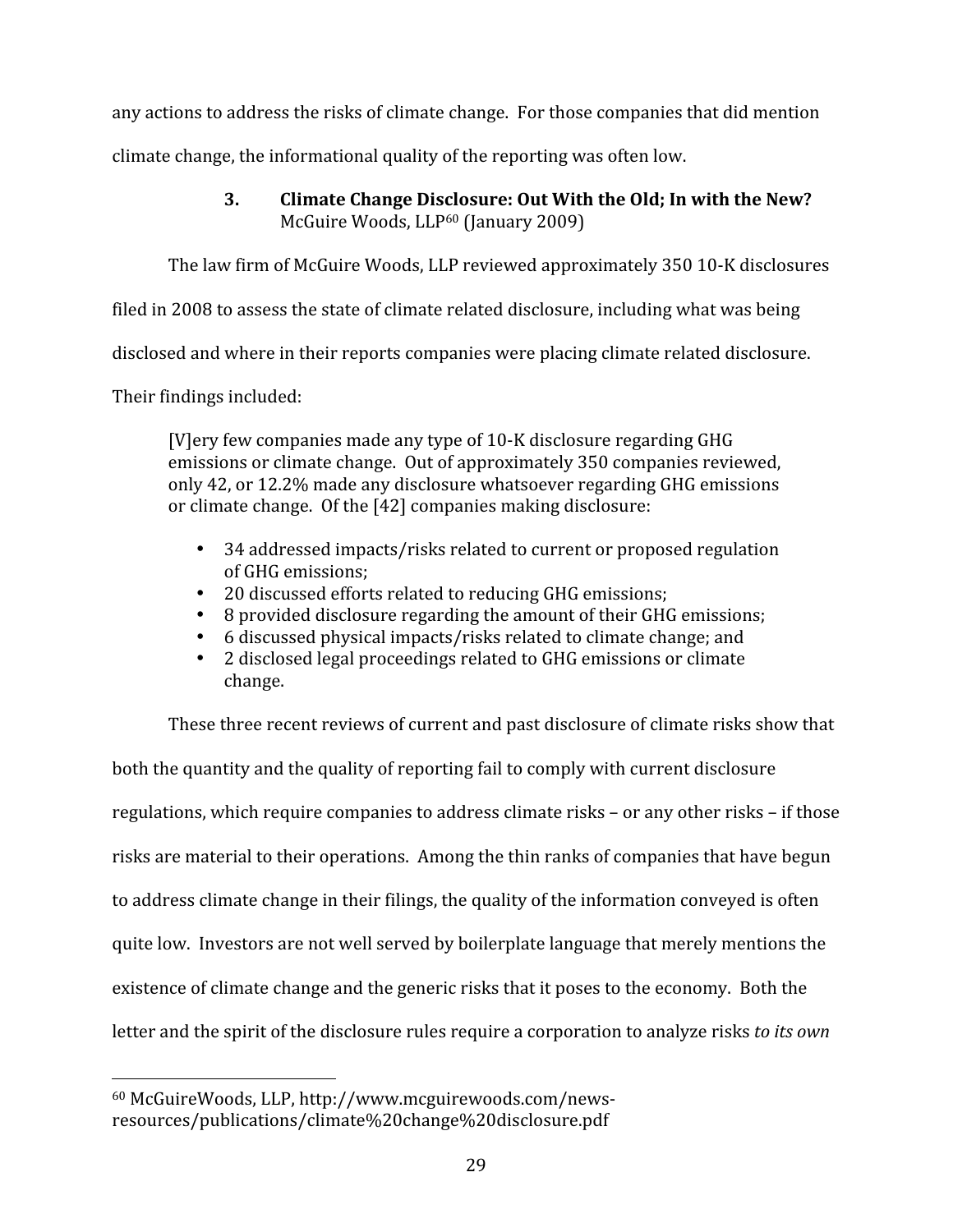operations, to disclose those risks if they are material, and to explain how it plans to deal with the risks. The current poor state of disclosure demonstrates that guidance from the SEC on climate disclosure is necessary to improve both the quantity and quality of disclosure.

Voluntary disclosures pursuant to the various investor requests and in sustainability
reports
have
begun
to
provide
the
market
some
information
about
climate risks.

But
as
shown
in
a
2007
report
prepared
by
KPMG
for
the
Global
Reporting
Initiative, these
voluntary
disclosures
do
not
contain
the
same
level
of
rigor
or
address
the
full
range of
information
required
in
reports
filed
pursuant
to
mandatory
SEC
rules
and
certified
by senior management. In *Reporting the Business Implications of Climate Change in* Sustainability Reports,<sup>61</sup> KPMG reviewed 50 sustainability reports from Financial Times 500
companies
around
the
world.

It
found
that
although
most
of
these
50
companies addressed climate change in their reports, the majority did not address risks to their businesses
and
instead
reported
extensively
on
new
business
opportunities
associated with climate change. The failure to examine emissions, risks and an associated management
strategy
provided
an
incomplete
picture
to
investors.

The
report
also
found that the reports examined "did not report on the financial implications of risks or opportunities
related
to
climate
change,
for
example
expected
costs
of
complying
with future regulations or expected profits from the sale of new climate change related products."

<sup>61</sup>KPMG,
Reporting
the
Business
Implications
of
Climate
Change
in
Sustainability
Reports, (2007)
http://www.globalreporting.org/NR/rdonlyres/C451A32E‐A046‐493B‐9C62‐ 7020325F1E54/0/ClimateChange\_GRI\_KPMG07.pdf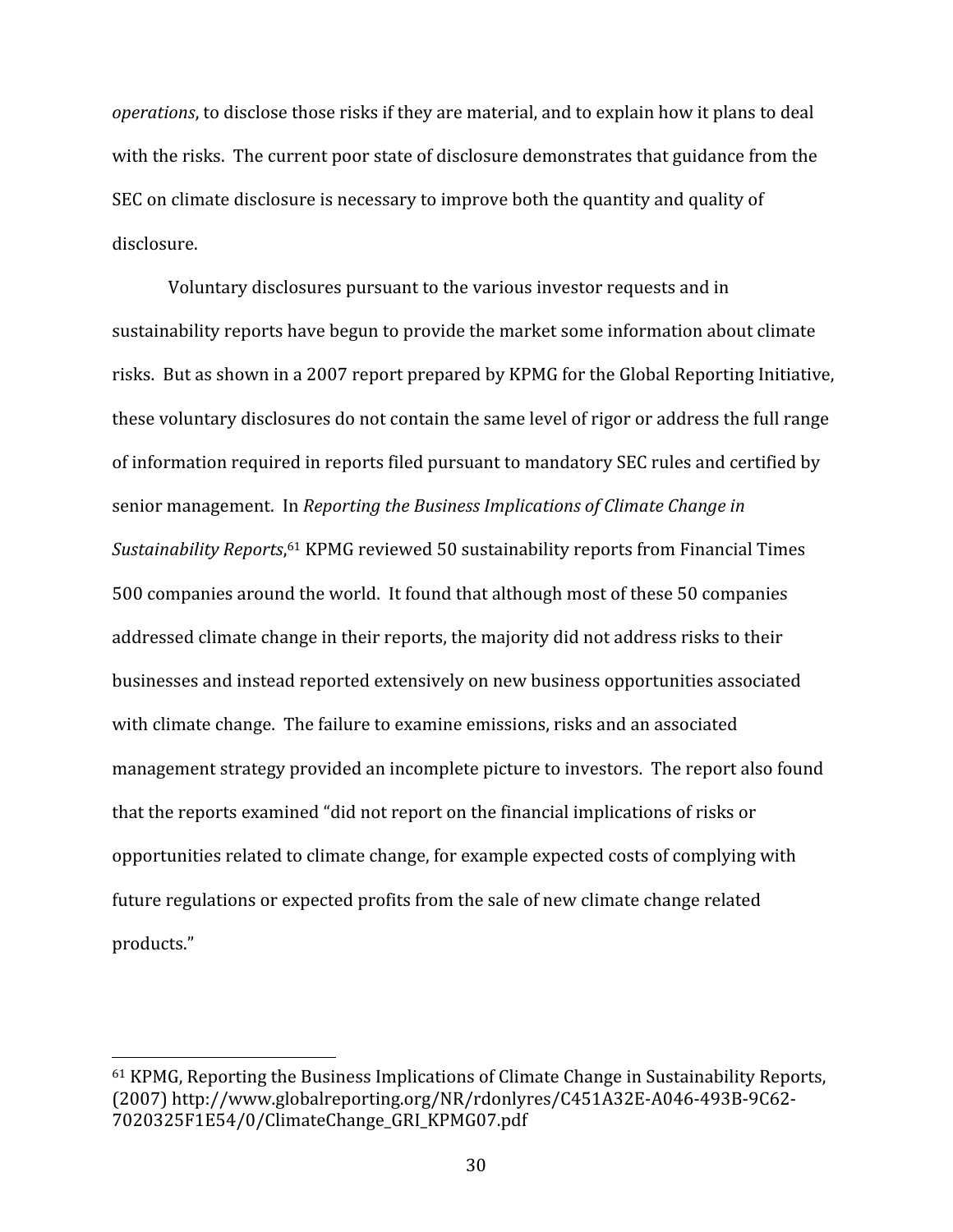## **III. INTERPRETIVE GUIDANCE IS NEEDED TO CLARIFY THE EXISTING REQUIREMENT
TO
DISCLOSE
MATERIAL
INFORMATION
RELATING
TO CLIMATE
CHANGE.**

Climate
change
is
profoundly
altering
the
physical,
economic
and
regulatory environment
in
which
companies
operate
in
ways
that
pose
material
risks
and opportunities
over
the
short‐
medium‐
and
long‐range
perspective.

Despite
the increasingly
urgent
nature
of
these
known
trends,
most
companies
have
not
responded
by disclosing in their SEC filings the material risks and opportunities they face in connection with climate change, or describing how they intend to deal with these changes. While voluntary disclosure regimes have provided an important start in educating the market, they
have
not
been
effective
at
providing
investors
the
reliable,
cross‐comparable information
required
by
SEC
disclosure
rules.

Existing disclosure rules provide the mandatory framework for disclosure of material
risks
and
opportunities
companies
face
in
connection
with
climate
change,
and analysis
of
their
plans
to
deal
with
these
changes.

In
light
of
the
ongoing
and
widespread failure to comply with these disclosure requirements, we respectfully renew the request that
the
Commission
act
promptly
to
clarify
that
existing
disclosure
requirements
apply
to climate
change.

Respectfully
submitted,

Doug
Pearce Chief
Executive
Officer/Chief
Investment
Officer British
Columbia
Investment
Management
Corp. (Canada)

California
Public
Employees'
Retirement
System

John
Chiang California
State
Controller

California
State
Teachers'
Retirement
System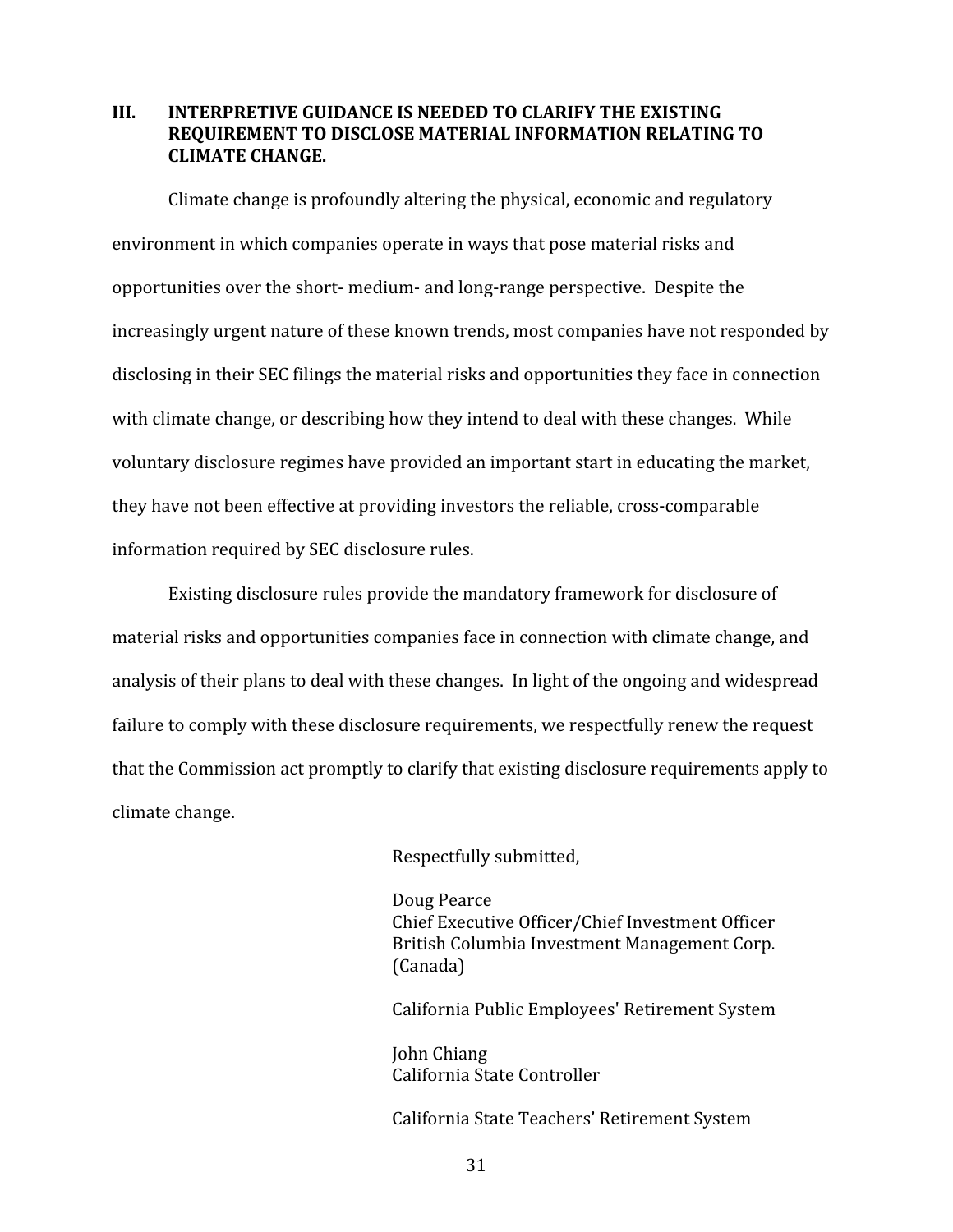Bill
Lockyer California
State
Treasurer

Mindy
Lubber President Ceres *Counsel
for
Ceres Jim
Coburn*

Denise
L.
Nappier Connecticut
State
Treasurer Connecticut
Retirement
Plans
and
Trust
Funds

Vickie
Patton Deputy
General
Counsel Environmental
Defense
Fund *Counsel
for
Environmental
Defense
Fund Nancy
Spencer*

Elizabeth
E.
McGeveran Senior
Vice
President,
Governance
&
Sustainable Investment F&C
Management
Ltd.

Alex
Sink Chief
Financial
Officer State
of
Florida

Michelle
Chan Program
Director,
Green
Investments Friends
of
the
Earth

Richard
Metcalf Director,
Corporate
Affairs
Department Laborers'
International
Union
of
North
America

Nancy
K.
Kopp Treasurer State
of
Maryland

Lance
E.
Lindblom President
&
CEO The
Nathan
Cummings
Foundation

Andrew
M.
Cuomo Attorney
General State
of
New
York